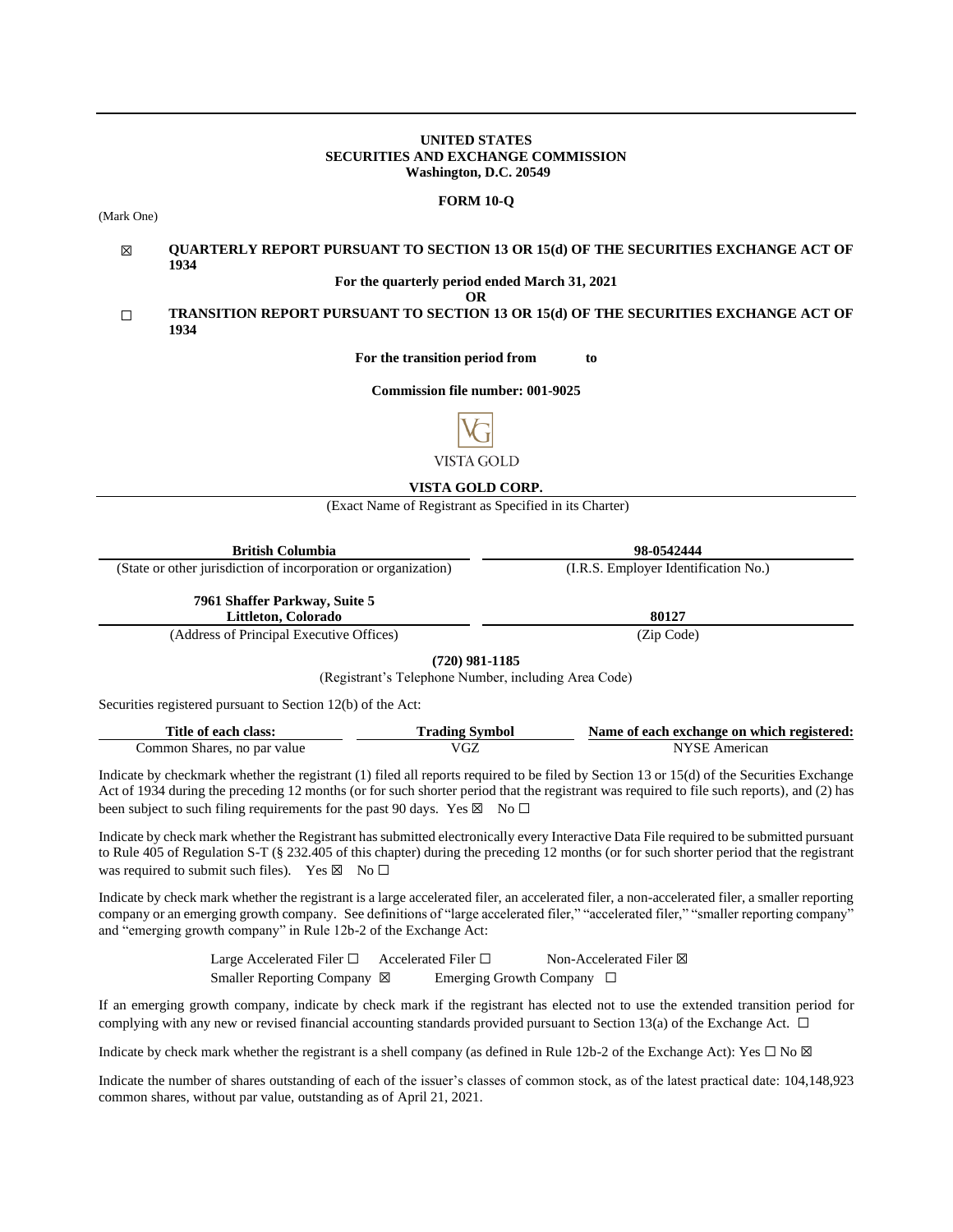# **VISTA GOLD CORP. (An Exploration Stage Enterprise) FORM 10-Q For the Quarter Ended March 31, 2021 INDEX**

|                                                                         | Page |
|-------------------------------------------------------------------------|------|
| <b>PART I – FINANCIAL INFORMATION</b>                                   |      |
| <b>ITEM 1. CONDENSED CONSOLIDATED FINANCIAL STATEMENTS</b>              |      |
| ITEM 2. MANAGEMENT'S DISCUSSION AND ANALYSIS OF FINANCIAL CONDITION AND | 13   |
| <b>RESULTS OF OPERATIONS</b>                                            |      |
| <b>ITEM 4. CONTROLS AND PROCEDURES</b>                                  | 22   |
| <b>PART II – OTHER INFORMATION</b>                                      |      |
| <b>ITEM 1. LEGAL PROCEEDINGS</b>                                        | 23   |
| <b>ITEM 1A. RISK FACTORS</b>                                            | 23   |
| ITEM 2. UNREGISTERED SALES OF EQUITY SECURITIES AND USE OF PROCEEDS     | 23   |
| <b>ITEM 3. DEFAULTS UPON SENIOR SECURITIES</b>                          | 23   |
| <b>ITEM 4. MINE SAFETY DISCLOSURE</b>                                   | 23   |
| <b>ITEM 5. OTHER INFORMATION</b>                                        | 23   |
| <b>ITEM 6. EXHIBITS</b>                                                 | 24   |
| <b>SIGNATURES</b>                                                       |      |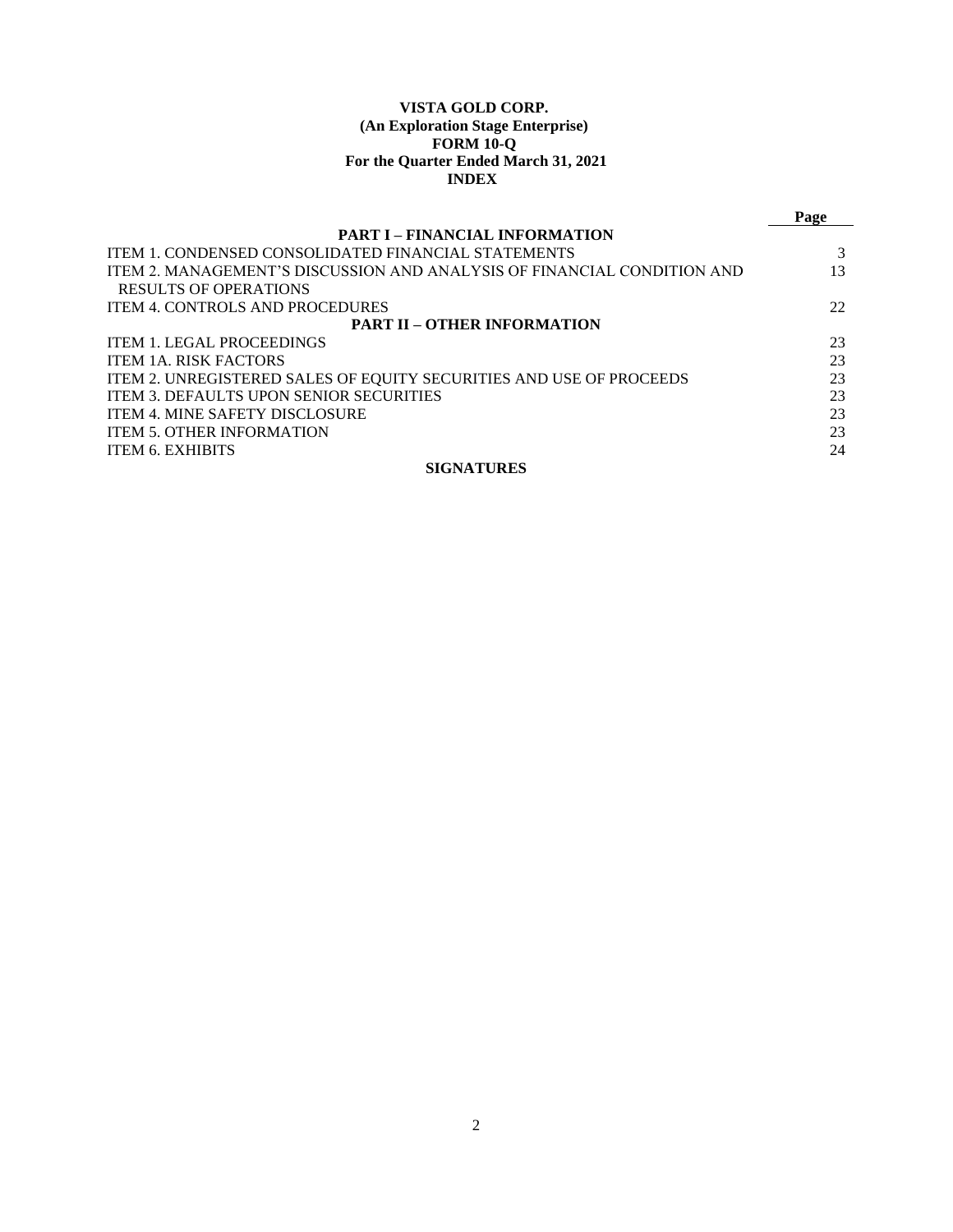# <span id="page-2-1"></span><span id="page-2-0"></span>**PART I**

# **ITEM 1. CONDENSED CONSOLIDATED FINANCIAL STATEMENTS.**

### **VISTA GOLD CORP. UNAUDITED CONDENSED CONSOLIDATED BALANCE SHEETS (Dollar amounts in U.S. dollars and in thousands, except shares)**

|                                                                                |                   | March 31,<br>2021 |           | December 31,<br>2020 |            |
|--------------------------------------------------------------------------------|-------------------|-------------------|-----------|----------------------|------------|
| Assets:                                                                        |                   |                   |           |                      |            |
| Current assets:                                                                |                   |                   |           |                      |            |
| Cash and cash equivalents                                                      |                   | $\mathcal{S}$     | 7,153     | $\mathcal{S}$        | 7,762      |
| Short-term investments (Note 3)                                                |                   |                   |           |                      | 400        |
| Other investments, at fair value (Note 3)                                      |                   |                   | 263       |                      | 293        |
| Other current assets                                                           |                   |                   | 656       |                      | 952        |
| Total current assets                                                           |                   |                   | 8,072     |                      | 9,407      |
|                                                                                |                   |                   |           |                      |            |
| Non-current assets:                                                            |                   |                   |           |                      |            |
| Mineral properties (Note 4)                                                    |                   |                   | 2,146     |                      | 2,146      |
| Plant and equipment, net (Note 5)                                              |                   |                   | 5,632     |                      | 5,643      |
| Right-of-use assets                                                            |                   |                   | 29        |                      | 34         |
| Total non-current assets                                                       |                   |                   | 7,807     |                      | 7,823      |
| Total assets                                                                   |                   | \$                | 15,879    | \$                   | 17,230     |
|                                                                                |                   |                   |           |                      |            |
| Liabilities and Shareholders' Equity:                                          |                   |                   |           |                      |            |
| <b>Current liabilities:</b>                                                    |                   |                   |           |                      |            |
| Accounts payable                                                               |                   | \$                | 176       | \$                   | 356        |
| Accrued liabilities and other                                                  |                   |                   | 857       |                      | 702        |
| Deferred option gain (Note 4)                                                  |                   |                   | 1,168     |                      | 68         |
| Total current liabilities                                                      |                   |                   | 2,201     |                      | 1,126      |
| Non-current liabilities:                                                       |                   |                   |           |                      |            |
| Provision for environmental liability (Note 7)                                 |                   |                   | 240       |                      | 240        |
| Other liabilities                                                              |                   |                   | 25        |                      | 13         |
| Total non-current liabilities                                                  |                   |                   | 265       |                      | 253        |
| <b>Total liabilities</b>                                                       |                   |                   | 2,466     |                      | 1,379      |
|                                                                                |                   |                   |           |                      |            |
| Commitments and contingencies (Note 8)                                         |                   |                   |           |                      |            |
| Shareholders' equity:                                                          |                   |                   |           |                      |            |
|                                                                                |                   |                   |           |                      |            |
| Common shares, no par value - unlimited shares authorized; shares outstanding: |                   |                   |           |                      |            |
| 2021 - 103,998,923 and 2020 - 103,171,904 (Note 6)<br>Accumulated deficit      |                   |                   | 461,162   |                      | 460,501    |
|                                                                                |                   |                   | (447,749) |                      | (444, 650) |
| Total shareholders' equity                                                     |                   |                   | 13,413    |                      | 15,851     |
| Total liabilities and shareholders' equity                                     |                   | \$                | 15,879    | \$                   | 17,230     |
| Approved by the Board of Directors                                             |                   |                   |           |                      |            |
| /s/ Tracy A. Stevenson                                                         | /s/ John M. Clark |                   |           |                      |            |
| Tracy A. Stevenson                                                             | John M. Clark     |                   |           |                      |            |

*The accompanying notes are an integral part of these condensed consolidated financial statements.*

Director

Director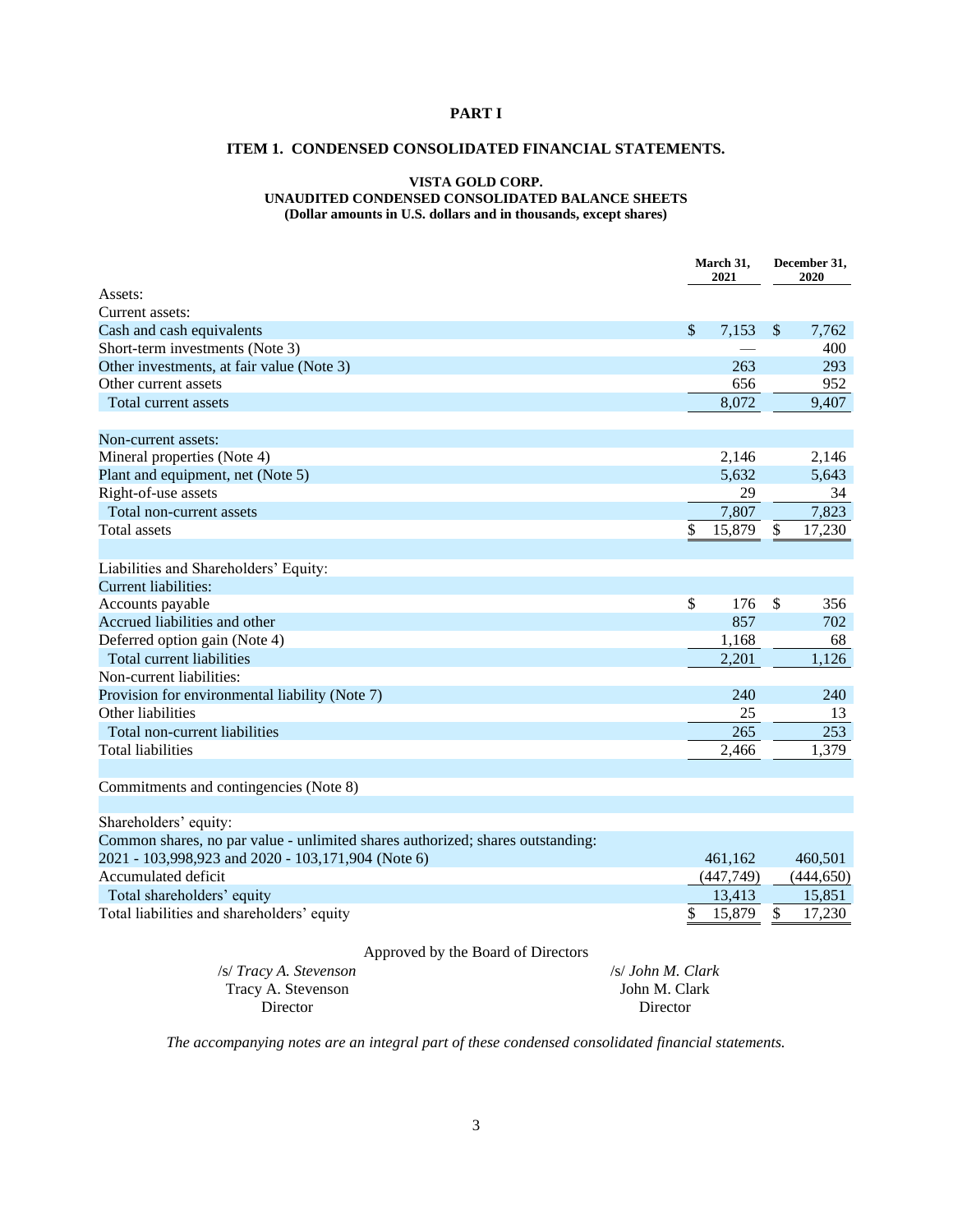#### **VISTA GOLD CORP. UNAUDITED CONDENSED CONSOLIDATED STATEMENTS OF INCOME/(LOSS) (Dollar amounts in U.S. dollars and in thousands, except shares and per share data)**

|                                                    | Three Months Ended March 31, |               |             |  |
|----------------------------------------------------|------------------------------|---------------|-------------|--|
|                                                    | 2021                         |               | 2020        |  |
| Operating expense:                                 |                              |               |             |  |
| Exploration, property evaluation and holding costs | (1,751)                      |               | (948)       |  |
| Corporate administration                           | (1,315)                      |               | (1,376)     |  |
| Depreciation and amortization                      | (11)                         |               | (12)        |  |
| Total operating expense                            | (3,077)                      |               | (2, 336)    |  |
| Non-operating income/(expense):                    |                              |               |             |  |
| Loss on other investments (Note 3)                 | (30)                         |               | (1,129)     |  |
| Interest income                                    |                              |               | 10          |  |
| Other income/(expense)                             |                              |               | (45)        |  |
| Total non-operating expense                        | (22)                         |               | (1,164)     |  |
| Loss before income taxes                           | (3,099)                      |               | (3,500)     |  |
| Net loss                                           | (3,099)                      | \$            | (3,500)     |  |
| Basic:                                             |                              |               |             |  |
| Weighted average number of shares outstanding      | 103,512,054                  |               | 100,698,124 |  |
| Net loss per share (Note 6)                        | \$<br>(0.03)                 | $\mathcal{S}$ | (0.03)      |  |
|                                                    |                              |               |             |  |
| Diluted:                                           |                              |               |             |  |
| Weighted average number of shares outstanding      | 103,512,054                  |               | 100,698,124 |  |
| Net loss per share (Note 6)                        | \$<br>(0.03)                 | $\mathbb{S}$  | (0.03)      |  |

*The accompanying notes are an integral part of these condensed consolidated financial statements.*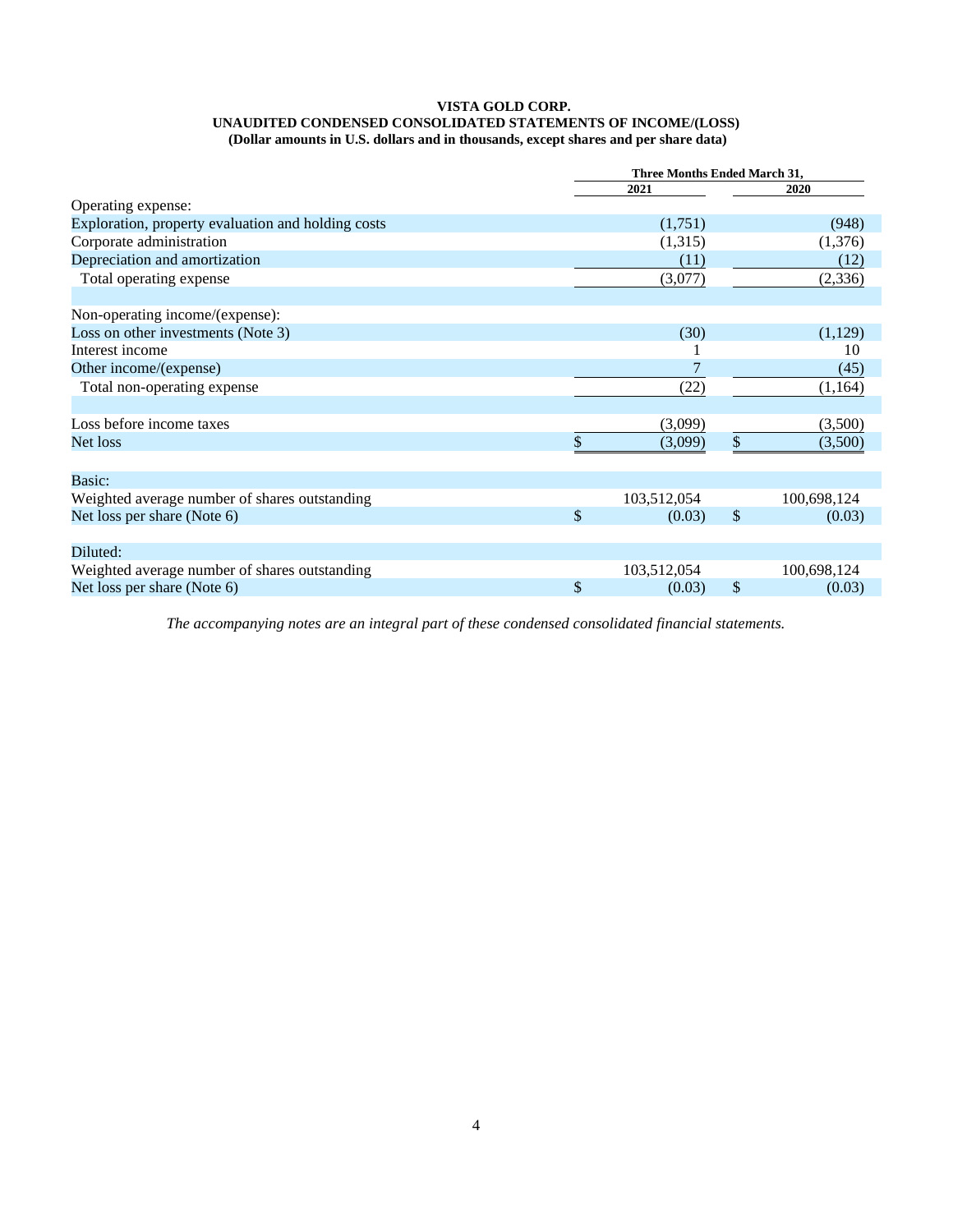#### **VISTA GOLD CORP. UNAUDITED CONDENSED CONSOLIDATED STATEMENTS OF SHAREHOLDERS' EQUITY (Dollar amounts in U.S. dollars and in thousands, except shares)**

|                                                     |               |           |                 |     | <b>Total</b>  |
|-----------------------------------------------------|---------------|-----------|-----------------|-----|---------------|
|                                                     | Common        |           | Accumulated     |     | Shareholders' |
|                                                     | <b>Shares</b> | Amount    | <b>Deficit</b>  |     | <b>Equity</b> |
| <b>Balances at January 1, 2020</b>                  | 100,698,124   | \$457,716 | (445,070)       | \$  | 12,646        |
| Stock-based compensation (Note 6)                   |               | 390       |                 |     | 390           |
| Net loss                                            |               |           | (3,500)         |     | (3,500)       |
| <b>Balances at March 31, 2020</b>                   | 100,698,124   | \$458,106 | (448, 570)      | \$  | 9,536         |
|                                                     |               |           |                 |     |               |
| <b>Balances at January 1, 2021</b>                  | 103,171,904   | \$460,501 | \$<br>(444.650) | \$. | 15,851        |
| Shares issued, net of offering costs (Note 6)       | 405,800       | 434       |                 |     | 434           |
| Shares issued (RSUs vested, net of shares withheld) |               |           |                 |     |               |
| (Note 6)                                            | 421,219       | (194)     |                 |     | (194)         |
| Stock-based compensation (Note 6)                   |               | 421       |                 |     | 421           |
| Net loss                                            |               |           | (3,099)         |     | (3,099)       |
| <b>Balances at March 31, 2021</b>                   | 103.998.923   | \$461.162 | (447,749)       |     | 13,413        |

*The accompanying notes are an integral part of these condensed consolidated financial statements.*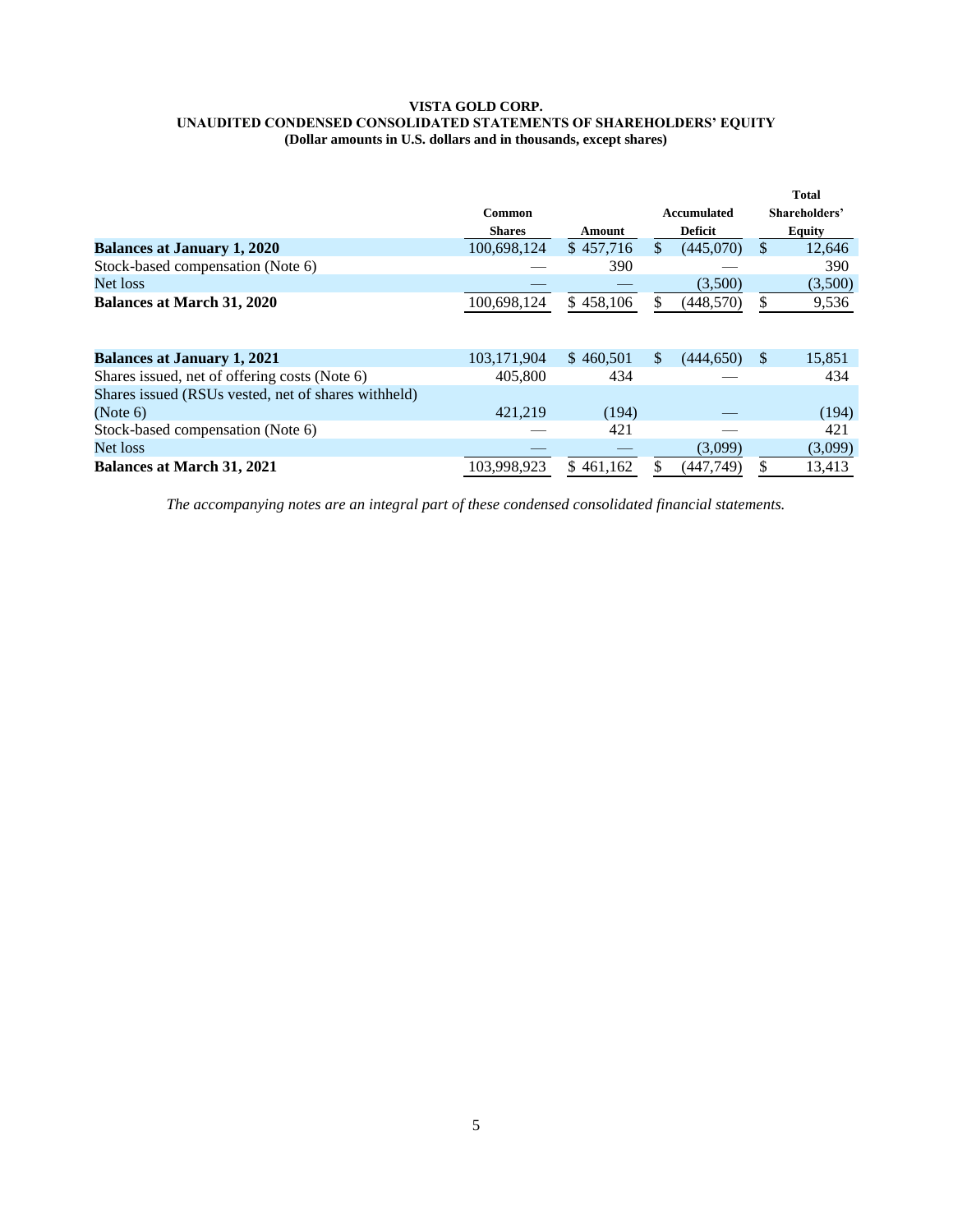### **VISTA GOLD CORP. UNAUDITED CONDENSED CONSOLIDATED STATEMENTS OF CASH FLOWS (Dollar amounts in U.S. dollars and in thousands)**

|                                                                            | Three Months Ended March 31, |         |    |         |
|----------------------------------------------------------------------------|------------------------------|---------|----|---------|
|                                                                            |                              | 2021    |    | 2020    |
| Cash flows from operating activities:                                      |                              |         |    |         |
| Net loss                                                                   | \$                           | (3,099) | S  | (3,500) |
| Adjustments to reconcile net income/(loss) to net cash used in operations: |                              |         |    |         |
| Depreciation and amortization                                              |                              | 11      |    | 12      |
| Stock-based compensation                                                   |                              | 421     |    | 390     |
| (Gain)/Loss on other investments                                           |                              | 30      |    | 1,129   |
| Change in working capital account items:                                   |                              |         |    |         |
| Other current assets                                                       |                              | 120     |    | 146     |
| Accounts payable, accrued liabilities and other                            |                              | (8)     |    | 80      |
| Net cash used in operating activities                                      |                              | (2,525) |    | (1,743) |
| Cash flows from investing activities:                                      |                              |         |    |         |
| Proceeds from sales of marketable securities                               |                              |         |    | 300     |
| Disposition of short-term investments, net                                 |                              | 400     |    | 2,299   |
| Proceeds from option/sale agreements, net                                  |                              | 1,100   |    |         |
| Net cash provided by investing activities                                  |                              | 1,500   |    | 2,599   |
| Cash flows from financing activities:                                      |                              |         |    |         |
| Proceeds from equity financing, net                                        |                              | 610     |    |         |
| Payment of taxes from withheld shares                                      |                              | (194)   |    |         |
| Net cash provided by financing activities                                  |                              | 416     |    |         |
|                                                                            |                              |         |    |         |
| Net increase/(decrease) in cash and cash equivalents                       |                              | (609)   |    | 856     |
| Cash and cash equivalents, beginning of period                             |                              | 7,762   |    | 1,408   |
| Cash and cash equivalents, end of period                                   | \$                           | 7,153   | \$ | 2,264   |

*The accompanying notes are an integral part of these condensed consolidated financial statements.*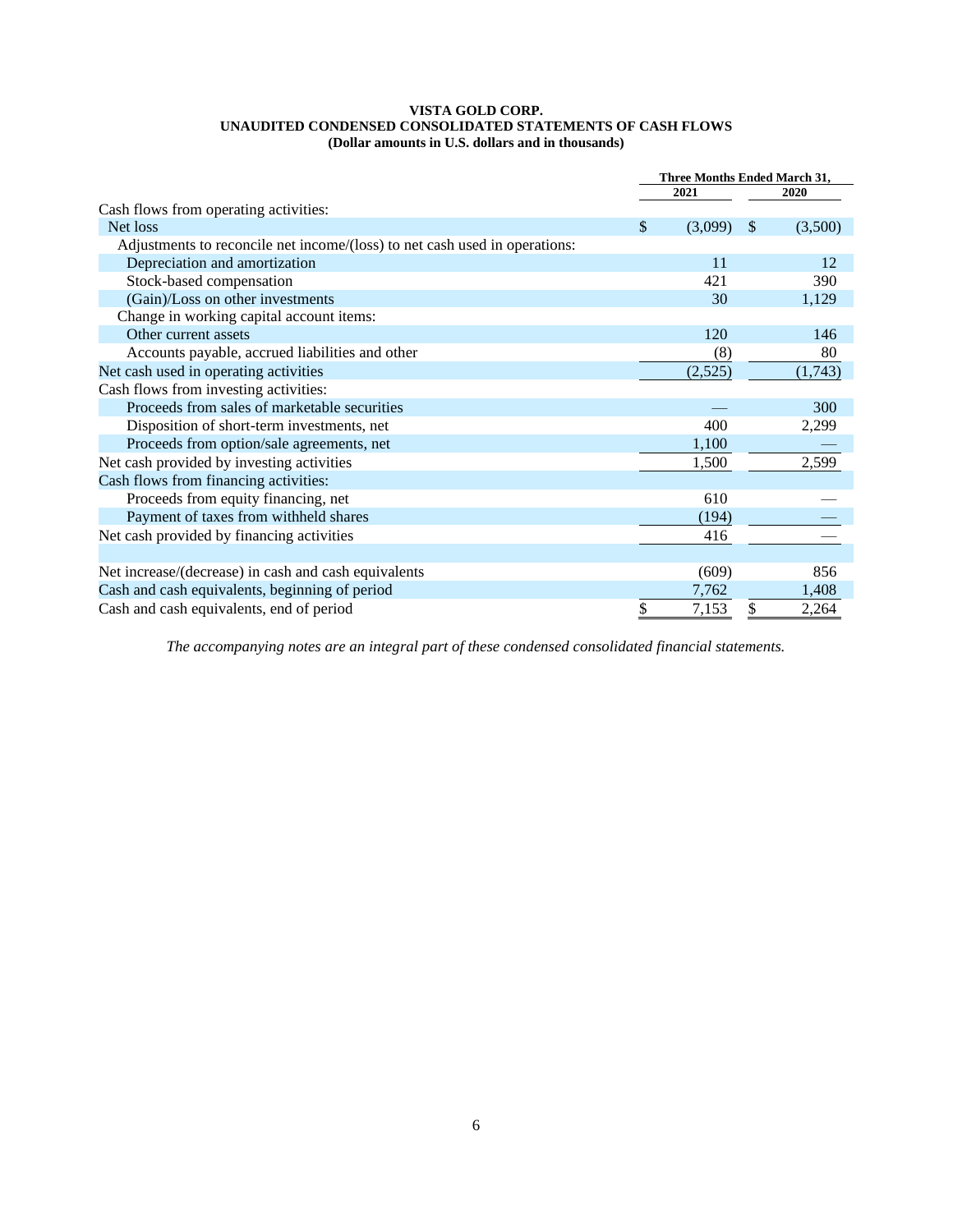### **VISTA GOLD CORP. NOTES TO UNAUDITED CONDENSED CONSOLIDATED FINANCIAL STATEMENTS (Dollar amounts in U.S. dollars and in thousands, except share-related amounts)**

### **1.** *Nature of Operations and Basis of Presentation*

Vista Gold Corp. and its subsidiaries (collectively, "Vista," the "Company," "we," "our," or "us") operate in the gold mining industry. We focus on evaluation, acquisition, exploration and advancement of gold exploration and potential development projects, which may lead to gold production or value adding strategic transactions such as earn-in right agreements, option agreements, leases to third parties, joint venture arrangements with other mining companies, or outright sales of assets for cash and/or other consideration. We look for opportunities to improve the value of our gold projects through exploration drilling and/or technical studies focused on optimizing previous engineering work. We do not currently generate cash flows from mining operations.

The Company's flagship asset is its 100% owned Mt Todd gold project ("Mt Todd" or the "Project") in Northern Territory, Australia. Vista held other non-core assets at March 31, 2021, including royalty interests in the United States and Indonesia, payments receivable upon cancellation of a royalty on a gold/silver project in Mexico, mill equipment not in use and listed for sale, and other holdings of third-party equity securities.

The interim Condensed Consolidated Financial Statements ("interim statements") of the Company are unaudited. In the opinion of management, all adjustments and disclosures necessary for a fair presentation of these interim statements have been included. The results reported in these interim statements are not necessarily indicative of the results that may be reported for the entire year. These interim statements should be read in conjunction with the Company's Consolidated Financial Statements for the year ended December 31, 2020 as filed with the United States Securities and Exchange Commission and Canadian securities regulatory authorities on Form 10-K (the "2020 Financial Statements"). The yearend balance sheet data was derived from audited financial statements and, in accordance with the instructions to Form 10- Q, certain information and footnote disclosures required by United States generally accepted accounting principles have been condensed or omitted.

References to \$ are to United States dollars.

### *2. Significant Accounting Policies*

Significant accounting policies are included in the 2020 Financial Statements.

### *3. Short-term and Other Investments*

#### *Short-term investments*

As of March 31, 2021, and December 31, 2020, the amortized cost basis of our short-term investments was \$nil and \$400, respectively, which approximated fair value. Short-term investments at December 31, 2020 were comprised of U.S. government treasury securities and certificates of deposit, all of which had maturity dates on the date of purchase greater than 90 days but less than one year. Investments with maturity dates of 90 days or less were included in cash and cash equivalents.

#### *Other investments*

The Company's investments in common shares of Nusantara Resources Limited shares ("Nusantara Shares") were recorded at fair value in the Unaudited Condensed Consolidated Balance Sheet at March 31, 2021. In addition to the Nusantara Shares, Vista also held common shares of Midas Gold Corp. ("Midas Gold Shares") during the three months ended March 31, 2020. Changes in fair value of the Nusantara Shares and Midas Gold Shares were recorded in the Unaudited Condensed Consolidated Statements of Income/(Loss) in the period in which the changes occurred.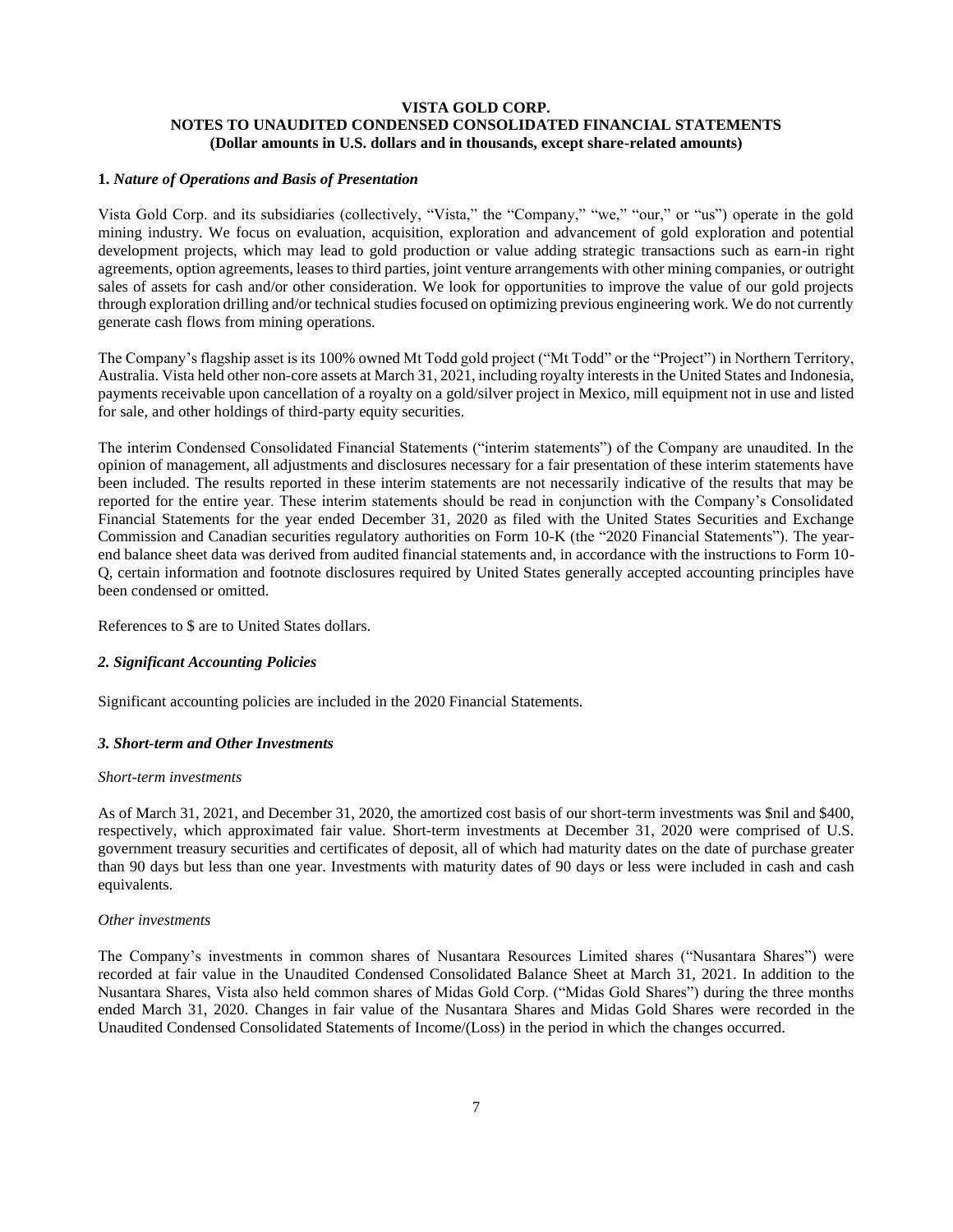The Company held 1,333,334 Nusantara Shares at March 31, 2021 and December 31, 2020. All Midas Gold Shares were sold prior to 2021. The fair value of other investments was \$263 and \$293 at March 31, 2021 and December 31, 2020, respectively. During the three months ended March 31, 2020, the Company sold 642,000 Midas Gold Shares for net proceeds of \$300 and a loss of \$15 compared to the most recent measurement period. No Midas Gold Shares were sold during the three months ended March 31, 2021.

### **4.** *Mineral Properties*

### *Mt Todd, Northern Territory, Australia*

The capitalized mineral property values are as follows:

|                    | At March 31, 2021 |  | <b>At December 31, 2020</b> |
|--------------------|-------------------|--|-----------------------------|
| Mt Todd, Australia |                   |  | -146                        |

Vista acquired Mt Todd in March 2006. Transaction-related costs of \$2,146 were capitalized as mineral properties. This amount included the purchase price and related transaction costs. Since 2006, the Company has systematically advanced the Project through exploration, metallurgical testing, engineering, and environmental/operational permitting activities conducted in addition to ongoing site management activities. Costs associated with these activities were charged to expense as incurred. See Note 8 for other commitments to the Jawoyn Association Aboriginal Corporation (the "Jawoyn Association").

#### *Guadalupe de Los Reyes, Sinaloa, Mexico*

In July 2020, the Company completed the sale of the Guadalupe de los Reyes gold and silver project in Sinaloa, Mexico ("Los Reyes") to Prime Mining Corporation ("Prime Mining"). Under the terms of sale, Prime Mining was required to make additional payments to Vista of \$2,100 in lieu of Vista being granted certain royalty and back-in rights. Prime Mining paid \$1,100 in January 2021 and \$1,000 is due in July 2021. The \$1,100 received in January is carried as deferred option gain at March 31, 2021. If Prime Mining fails to make the final payment, Vista will have the right to reinstate its royalty and back-in rights.

#### *Awak Mas, Sulawesi, Indonesia*

Vista holds a net smelter return royalty ("NSR") on the Awak Mas project in Indonesia. During 2019, Vista and the holder of Awak Mas amended the original royalty agreement to allow the holder or a nominated party to make a \$2,400 payment to Vista by April 30, 2020 to cancel a 1% NSR on the first 1,250,000 ounces produced at Awak Mas and a 1.25% NSR on the next 1,250,000 ounces produced. On May 5, 2020, the Company received \$2,400 to cancel the related 1% NSR and 1.25% NSR. The gain recognized upon receipt of this payment was \$2,568, which included the \$2,400 payment plus \$168 of previously deferred option gain. Thereafter, the holder of Awak Mas or a nominated party had the right to cancel the remaining 1% NSR and 1.25% NSR for an additional payment of \$2,500 by April 30, 2021, at which time the Company will recognize a gain for this amount and \$68 that is currently carried as deferred option gain. Vista and the holder of Awak Mas agreed in April 2021 to extend the payment date for the remaining \$2,500 to not later than January 31, 2022 upon payment of certain extension fees by the holder or a nominated party. If the holder does not make this final payment by not later than January 31, 2022, Vista will retain the remaining royalty interests.

### **5.** *Plant and Equipment*

|                             |       | <b>March 31, 2021</b> |       |       | <b>December 31, 2020</b> |       |
|-----------------------------|-------|-----------------------|-------|-------|--------------------------|-------|
|                             |       | Accumulated           |       |       | Accumulated              |       |
|                             | Cost  | <b>Depreciation</b>   | Net   | Cost  | <b>Depreciation</b>      | Net   |
| Mt Todd, Australia          | 5.306 | 5.174                 | 132   | 5.306 | 5,163                    | 143   |
| Corporate, United States    | 333   | 333                   |       | 333   | 333                      |       |
| Used mill equipment, Canada | 5,500 |                       | 5.500 | 5.500 |                          | 5,500 |
|                             |       | 5.507                 | 5.632 |       | 5.496                    | 5.643 |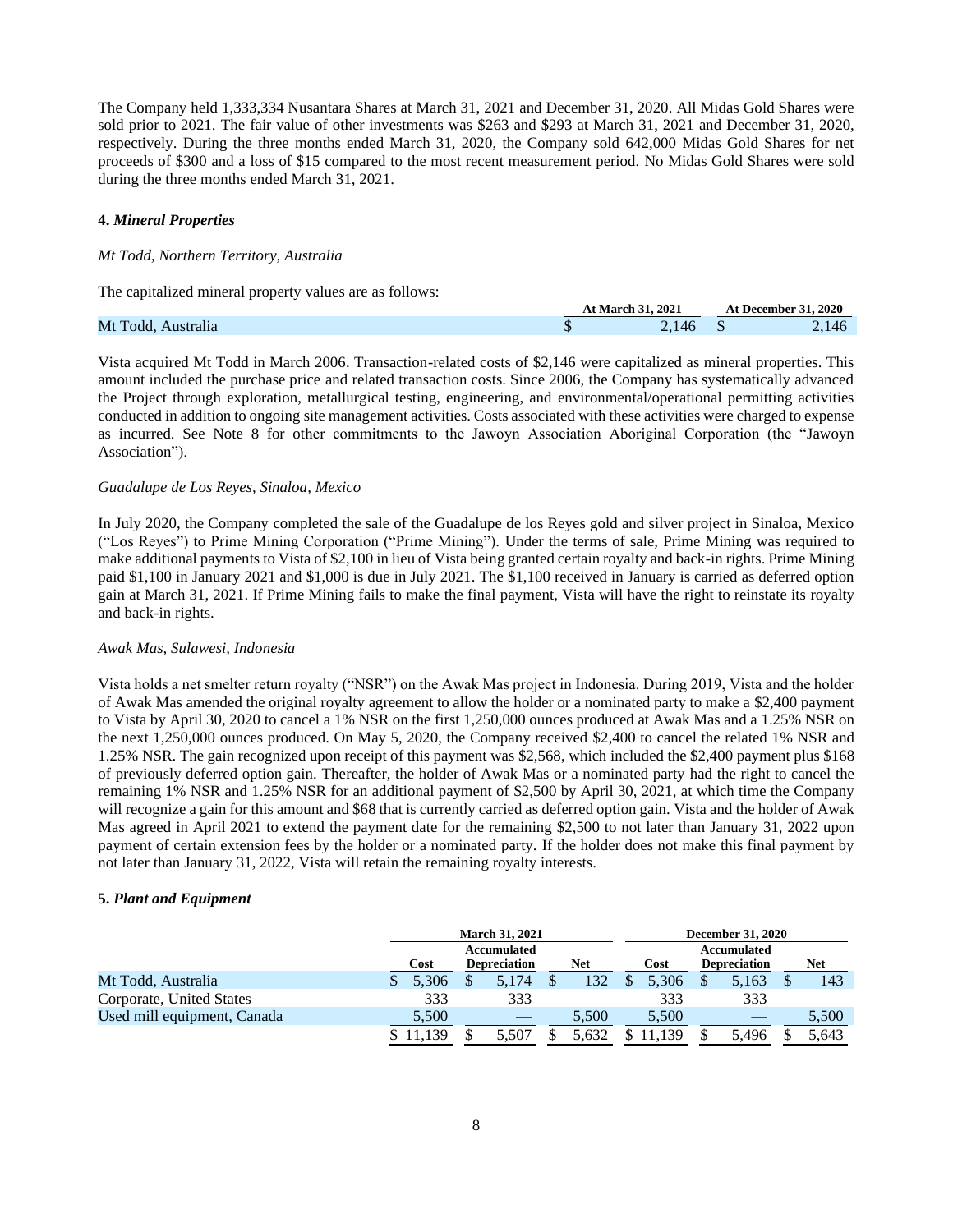The used mill equipment is not in use and is listed for sale through a third-party mining equipment dealer. This equipment is not classified as held for sale due to uncertainty as to whether a sale can be completed within one year.

### **6.** *Common Shares*

### *Equity Financing*

Vista previously entered into an at-the-market offering agreement (the "ATM Agreement") with H. C. Wainwright & Co., LLC ("Wainwright"), under which the Company may, but is not obligated to, issue and sell common shares of the Company ("Common Shares") through Wainwright for aggregate sales proceeds of up to \$10,000 (the "ATM Program"). No securities will be offered in Canada under the ATM Agreement. The ATM Agreement was amended in June 2020 to remain in force until terminated by either party. During the three months ended March 31, 2021 the Company sold 405,800 Common Shares under the ATM Program for net proceeds of \$434, of which \$15 was settled in April 2021. No offers or sales were made under the ATM Program during the three months ended March 31, 2020. Each sale under the ATM Agreement was made pursuant to an "at the market offering" as defined in Rule 415 under the United States Securities Act of 1933, as amended.

### *Stock-Based Compensation*

The Company's stock-based compensation plans include: restricted share units ("RSUs") issuable pursuant to the Company's long-term equity incentive plan ("LTIP"), deferred share units ("DSUs") issuable pursuant to the Company's deferred share unit plan ("DSU Plan") and stock options ("Stock Options") issuable under the Company's stock option plan (the "Plan"). Stock-based compensation may be issued to our directors, officers, employees and consultants. The maximum number of Common Shares that may be reserved for issuance under the combined stock-based compensation plans is a variable number equal to 10% of the issued and outstanding Common Shares on a non-diluted basis at any one time. Vista also issued phantom units in 2018 to be settled in cash over a three-year term. Stock-based compensation and phantom units may be granted from time to time at the discretion of the Board of Directors of the Company (the "Board"), with vesting provisions as determined by the Board.

Stock-based compensation expense (income) was:

|                      | Three Months Ended March 31, |    |      |  |
|----------------------|------------------------------|----|------|--|
|                      | 2021                         |    | 2020 |  |
| <b>RSUs</b>          | 206                          | ۰D | 151  |  |
| <b>DSUs</b>          | 212                          |    | 209  |  |
| <b>Stock Options</b> |                              |    | 30   |  |
|                      | 421                          |    | 390  |  |
|                      |                              |    |      |  |
| Phantom units        | 18                           |    |      |  |

As of March 31, 2021, unrecognized compensation expense for RSUs and phantom units was \$779 and \$19, respectively, which is expected to be recognized over weighted average periods of 1.5 and 0.3 years, respectively.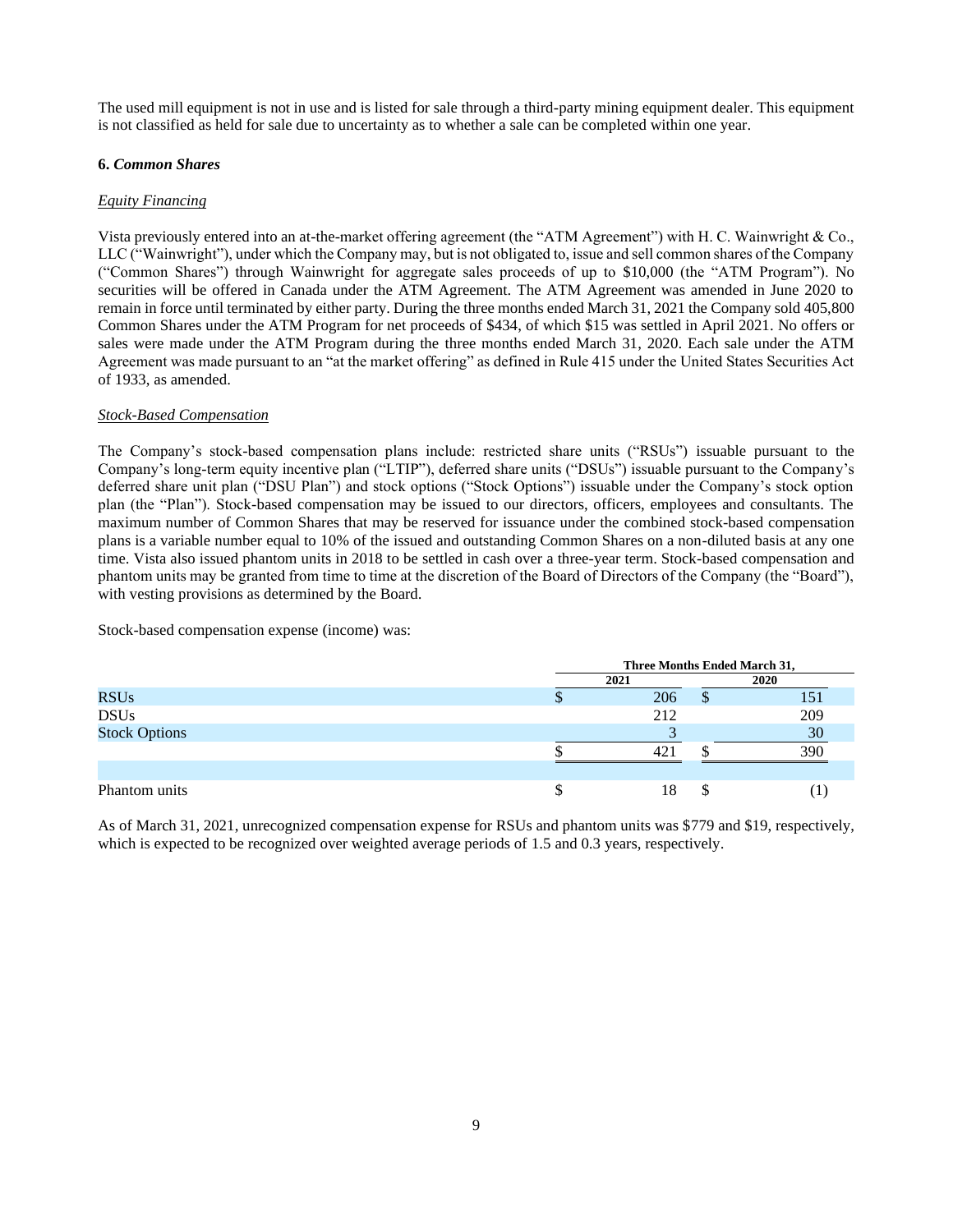### *Restricted Share Units*

The following table summarizes RSU activity:

|                                | <b>Number</b><br>of RSUs |              | <b>Weighted Average</b><br><b>Grant-Date Fair</b><br><b>Value Per RSU</b> |
|--------------------------------|--------------------------|--------------|---------------------------------------------------------------------------|
| Unvested - December 31, 2019   | 1,491,301                | <sup>S</sup> | 0.51                                                                      |
| Granted                        | 1,609,000                |              | 0.41                                                                      |
| Cancelled/forfeited            | (237, 853)               |              | 0.60                                                                      |
| Vested, net of shares withheld | (395, 446)               |              | 0.63                                                                      |
| Unvested - December 31, 2020   | 2,467,002                | -S           | 0.42                                                                      |
| Granted                        | 891,000                  |              | 0.76                                                                      |
| Cancelled/forfeited            | (212, 445)               |              | 0.56                                                                      |
| Vested, net of shares withheld | (421, 219)               |              | 0.55                                                                      |
| Unvested - March 31, 2021      | 2,724,338                |              | 0.50                                                                      |

During the three months ended March 31, 2021, the Company withheld Common Shares with an equivalent value to meet employee withholding tax obligations of \$194 that resulted upon vesting of RSUs during the period. No RSU vesting events occurred during the three months ended March 31, 2020. Common Shares withheld are considered cancelled/forfeited.

### *Deferred Share Units*

The DSU Plan provides for granting of DSUs to non-employee directors. DSUs vest immediately, however the Company will issue one Common Share for each DSU only after the non-employee director ceases to be a director of the Company. In February 2021, the Board granted 204,000 DSUs and the Company recognized \$212 in DSU expense. In March 2020, the Board granted 360,000 DSUs and the Company recognized \$209 in DSU expense.

The following table summarizes DSU activity:

|                                 | Number of<br><b>DSUs</b> | <b>Weighted Average</b><br><b>Grant-Date Fair</b><br>Value per DSU |
|---------------------------------|--------------------------|--------------------------------------------------------------------|
| Unvested - December 31, 2019    | 366,000                  | 0.57                                                               |
| Granted                         | 360,000                  | 0.58                                                               |
| Outstanding - December 31, 2020 | 726,000                  | 0.57                                                               |
| Granted                         | 204,000                  | 1.04                                                               |
| Outstanding - March 31, 2021    | 930,000                  | 0.68                                                               |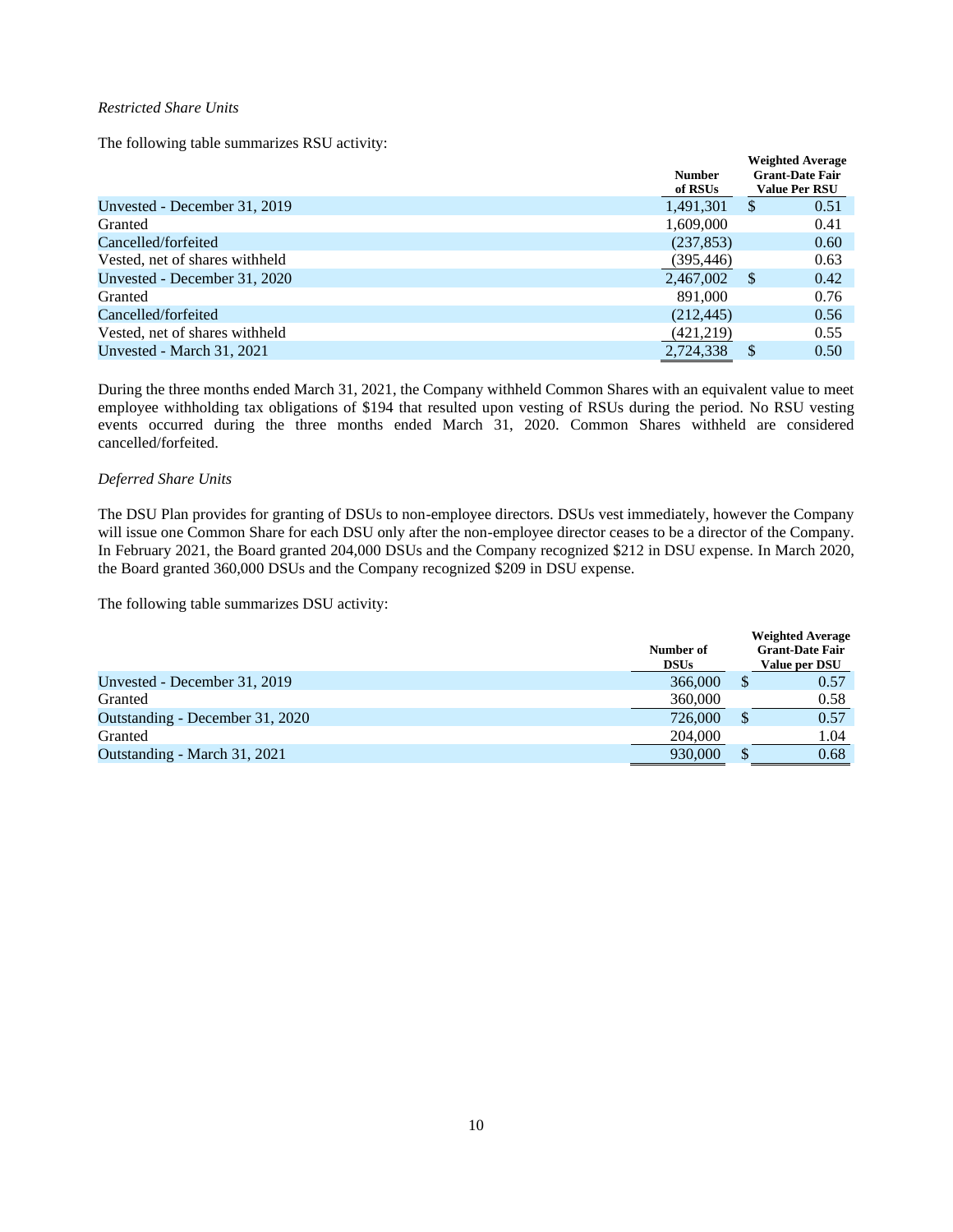### *Stock Options*

The following table summarizes option activity:

|                                 | Number of<br><b>Options</b> |    | <b>Weighted Average</b><br><b>Exercise Price</b><br><b>Per Option</b> | <b>Weighted Average</b><br>Remaining<br><b>Contractual Term</b><br>(Years) |    | Aggregate<br><b>Intrinsic</b><br>Value |
|---------------------------------|-----------------------------|----|-----------------------------------------------------------------------|----------------------------------------------------------------------------|----|----------------------------------------|
| Outstanding - December 31, 2019 | 1,437,000                   | \$ | 0.73                                                                  | 3.49                                                                       | \$ | 35                                     |
| Granted                         | 50,000                      |    | 0.51                                                                  |                                                                            |    |                                        |
| Exercised                       | (50,000)                    |    | 0.75                                                                  |                                                                            |    | $\mathbf Q$                            |
| Cancelled/Forfeited             | (70,000)                    |    | 1.02                                                                  |                                                                            |    |                                        |
| Outstanding - December 31, 2020 | 1,367,000                   | \$ | 0.71                                                                  | 2.63                                                                       | S  | 507                                    |
| Outstanding - March 31, 2021    | 1,367,000                   | Ф  | 0.71                                                                  | 2.39                                                                       | \$ | 479                                    |
|                                 |                             |    |                                                                       |                                                                            |    |                                        |
| Exercisable - March 31, 2021    | 1,333,667                   | \$ | 0.71                                                                  | 2.37                                                                       | \$ | 467                                    |

The following table summarizes unvested option activity:

|                              |                |                   | Weighted         |  |
|------------------------------|----------------|-------------------|------------------|--|
|                              |                | Weighted          | Average          |  |
|                              |                | Average           | <b>Remaining</b> |  |
|                              |                | Grant-            |                  |  |
|                              |                | Date              | Amortization     |  |
|                              | Number of      | <b>Fair Value</b> | Period           |  |
|                              | <b>Options</b> | <b>Per Option</b> | (Years)          |  |
| Unvested - December 31, 2019 | 514,004        | \$<br>0.40        | 0.61             |  |
| Granted                      | 50,000         | 0.20              |                  |  |
| Vested                       | (530, 671)     | 0.38              |                  |  |
| Unvested - December 31, 2020 | 33,333         | 0.31<br>S         | 0.25             |  |
| Unvested - March 31, 2021    | 33.333         | S<br>0.31         | 0.01             |  |

#### *Phantom Units*

The following table summarizes phantom units activity:

|                              | Number of<br><b>Phantom Units</b> | <b>Weighted Average</b><br>Remaining<br><b>Vesting Term</b><br>(Years) |
|------------------------------|-----------------------------------|------------------------------------------------------------------------|
| Unvested - December 31, 2019 | 144,000                           | 1.00                                                                   |
| Vested                       | (72,000)                          |                                                                        |
| Unvested - December 31, 2020 | 72,000                            | 0.50                                                                   |
| Unvested - March 31, 2021    | 72,000                            | 0.25                                                                   |

# **7.** *Provision for Environmental Liability*

Vista maintains a \$240 provision for reclamation costs attributable to certain mining claims previously held by the Company should no other potentially responsible parties be identified.

#### **8.** *Commitments and Contingencies*

Our exploration and development activities are subject to various laws and regulations governing the protection of the environment. These laws and regulations are continually changing and are generally becoming more restrictive. As such, future expenditures that may be required for compliance with these laws and regulations cannot be predicted. We conduct our operations in a manner designed to minimize effects on the environment and believe our operations are in compliance with applicable laws and regulations in all material respects.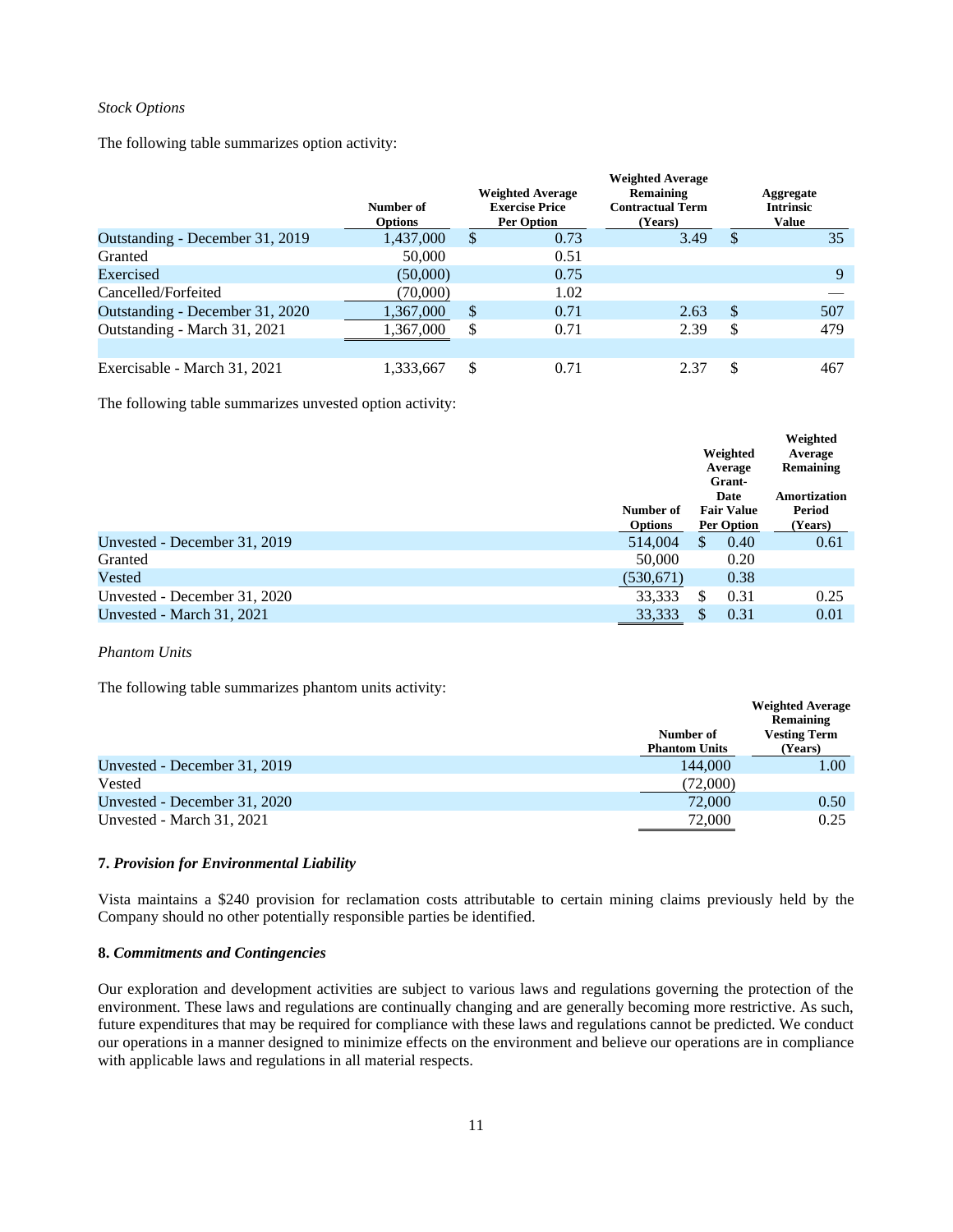In November 2020, we modified our agreement with the Jawoyn Association with respect to Mt Todd. The modified agreement provides the Jawoyn Association with a gross proceeds royalty ("GPR") ranging between 0.125% and 2.0%, depending on prevailing gold prices and foreign exchange rates, instead of its previous right to become a 10% participating joint venture partner in the Mt Todd project. The modified agreement did not affect the previously agreed 1.0% GPR granted to the Jawoyn Association. The combined GPR now ranges from 1.125% to 3.0%.

### **9.** *Fair Value Accounting*

The following table sets forth the Company's assets measured at fair value by level within the fair value hierarchy.

|                   |    | Fair Value at March 31, 2021                     |  |                |  |                |  |
|-------------------|----|--------------------------------------------------|--|----------------|--|----------------|--|
|                   |    | Total                                            |  | <b>Level 1</b> |  | <b>Level 3</b> |  |
| Other investments | J. | 263                                              |  | 263            |  |                |  |
|                   |    |                                                  |  |                |  |                |  |
|                   |    | Fair Value at December 31, 2020                  |  |                |  |                |  |
|                   |    | <b>Total</b><br><b>Level 3</b><br><b>Level 1</b> |  |                |  |                |  |
| Other investments | J. | 293                                              |  | 293            |  |                |  |

At March 31, 2021 and December 31, 2020, our investment in Nusantara Shares was classified as Level 1 of the fair value hierarchy as they are valued at quoted market prices in an active market.

There have been no transfers between levels in 2021, nor have there been any changes in valuation techniques.

#### **10.** *Geographic and Segment Information*

The Company has one reportable operating segment. We evaluate, acquire, explore and advance gold exploration and potential development projects, which may lead to gold production or value adding strategic transactions. These activities are currently focused principally in Australia. We reported no revenues during the three months ended March 31, 2021 and 2020. Geographic location of mineral properties and plant and equipment is provided in Notes 4 and 5, respectively.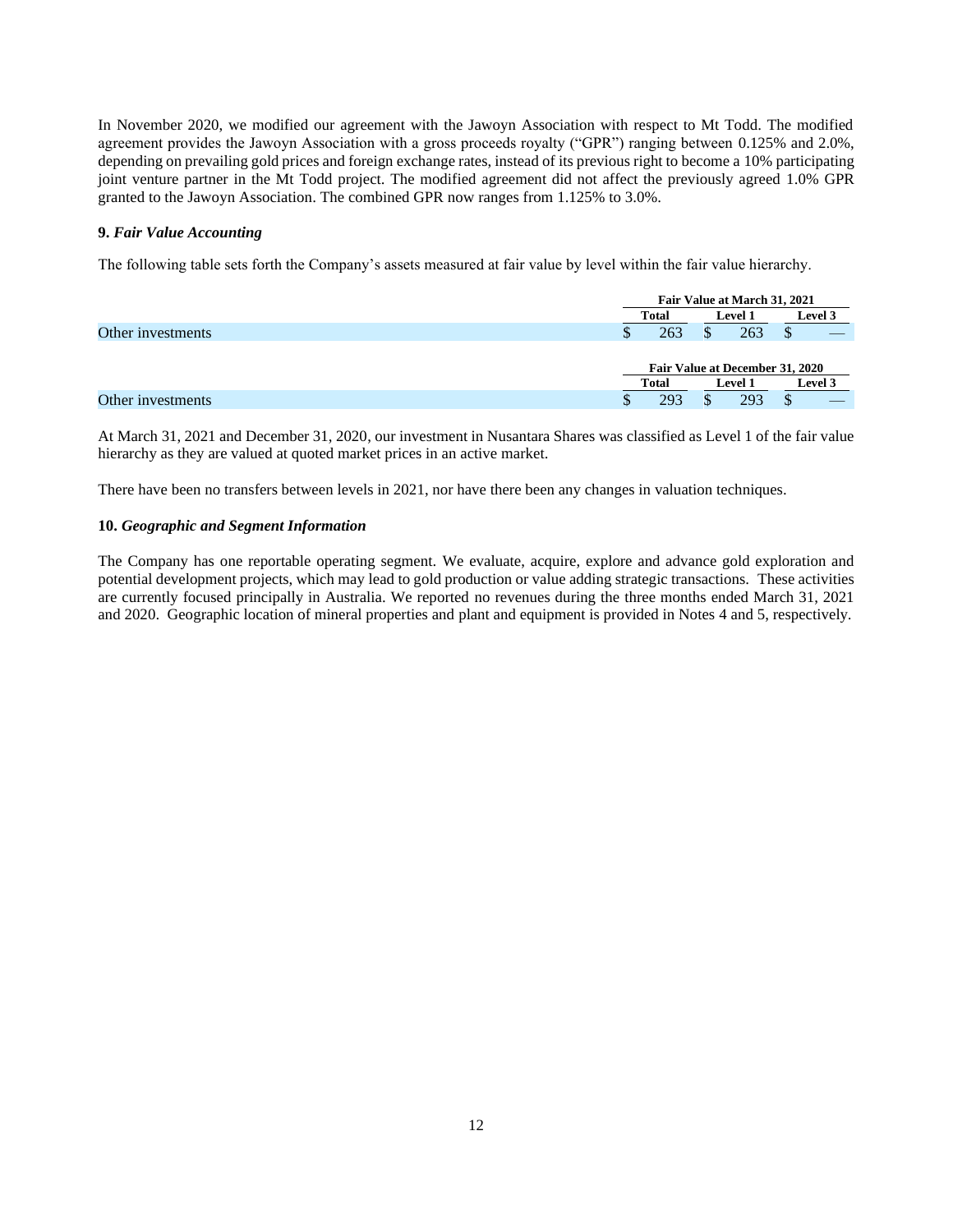### <span id="page-12-0"></span>**ITEM 2. MANAGEMENT'S DISCUSSION AND ANALYSIS OF FINANCIAL CONDITION AND RESULTS OF OPERATIONS.**

*The following discussion and analysis should be read in conjunction with our unaudited condensed consolidated financial statements for the three months ended March 31, 2021, and the related notes thereto, which have been prepared in accordance with generally accepted accounting principles in the United States. This discussion and analysis contain forward-looking statements and forward-looking information that involve risks, uncertainties and assumptions. Our actual*  results may differ materially from those anticipated in these forward-looking statements and information as a result of *many factors. See section heading "Note Regarding Forward-Looking Statements" below.*

### *All dollar amounts stated herein are in U.S. dollars in thousands, except per share amounts and currency exchange rates unless specified otherwise.*

#### **Overview**

Vista Gold Corp. and its subsidiaries (collectively, "Vista," the "Company," "we," "our," or "us") operate in the gold mining industry. We focus on evaluation, acquisition, exploration and advancement of gold exploration and potential development projects, which may lead to gold production or value-adding strategic transactions such as earn-in right agreements, option agreements, leases to third parties, joint venture arrangements with other mining companies, or outright sales of assets for cash and/or other consideration. We look for opportunities to improve the value of our gold projects through exploration drilling and/or technical studies focused on optimizing previous engineering work. We do not currently generate cash flows from mining operations.

The Company's flagship asset is its 100% owned Mt Todd gold project ("Mt Todd" or the "Project") in Northern Territory, Australia. For additional information on Mt Todd, see the Company's December 31, 2020 Form 10-K, which is available on EDGAR at www.sec.gov, SEDAR at www.sedar.com, or Vista's website at www.vistagold.com.

We have invested just over \$100 million to systematically explore, evaluate, engineer, permit and de-risk Mt Todd since we acquired it in 2006. We believe this work has added substantial value to the Project and positions the Project for nearterm development. The technical work to date and advanced stage of permitting provide a solid basis to engage with prospective development partners. As we pursue a strategic development transaction, we continue to focus on our strategy to de-risk the Project and increase shareholder value in a cost-effective manner.

We have outlined several high-priority targets adjacent to the Batman deposit and in the area extending northeast to the Quigleys deposit. Recent drilling of several of these targets is confirming our understanding of the continuity of gold mineralization and indicates district-scale potential for resource growth. Given the positive results to date, we recently extended the drilling program and added a second drill rig.

In addition to the technical advancements of the Project, Vista has all major environmental permits and the approval process for the Mine Management Plan (operating permit) is at an advanced stage. We have invested significant resources in water treatment and management, environmental, and social programs. We believe this has benefited our relationships with the traditional aboriginal landowners, local communities, and Northern Territory Government, creating a strong social license.

Vista holds several non-core assets, some of which have been monetized to generate working capital to support ongoing operations in a non-dilutive manner. Vista received proceeds totaling \$1,100 during the three months ended March 31, 2021 as an initial payment toward cancellation of its royalty interests in the Guadalupe de los Reyes gold and silver project ("Los Reyes"). A final payment to Vista of \$1,000 is due during the quarter ending September 30, 2021 to complete the cancellation of this royalty. In addition, a third party holds an option to pay Vista \$2,500 not later than the quarter ending March 31, 2022 to cancel the Company's remaining royalty interest in the Awak Mas gold project in Indonesia ("Awak Mas"). Management continues to seek opportunities to monetize other non-core assets, which include mill equipment not in use and listed for sale, a royalty interest on a property located in the United States, and holdings of listed equity securities. Management's objective is to continue monetizing non-core assets as a means to generate working capital in a non-dilutive manner.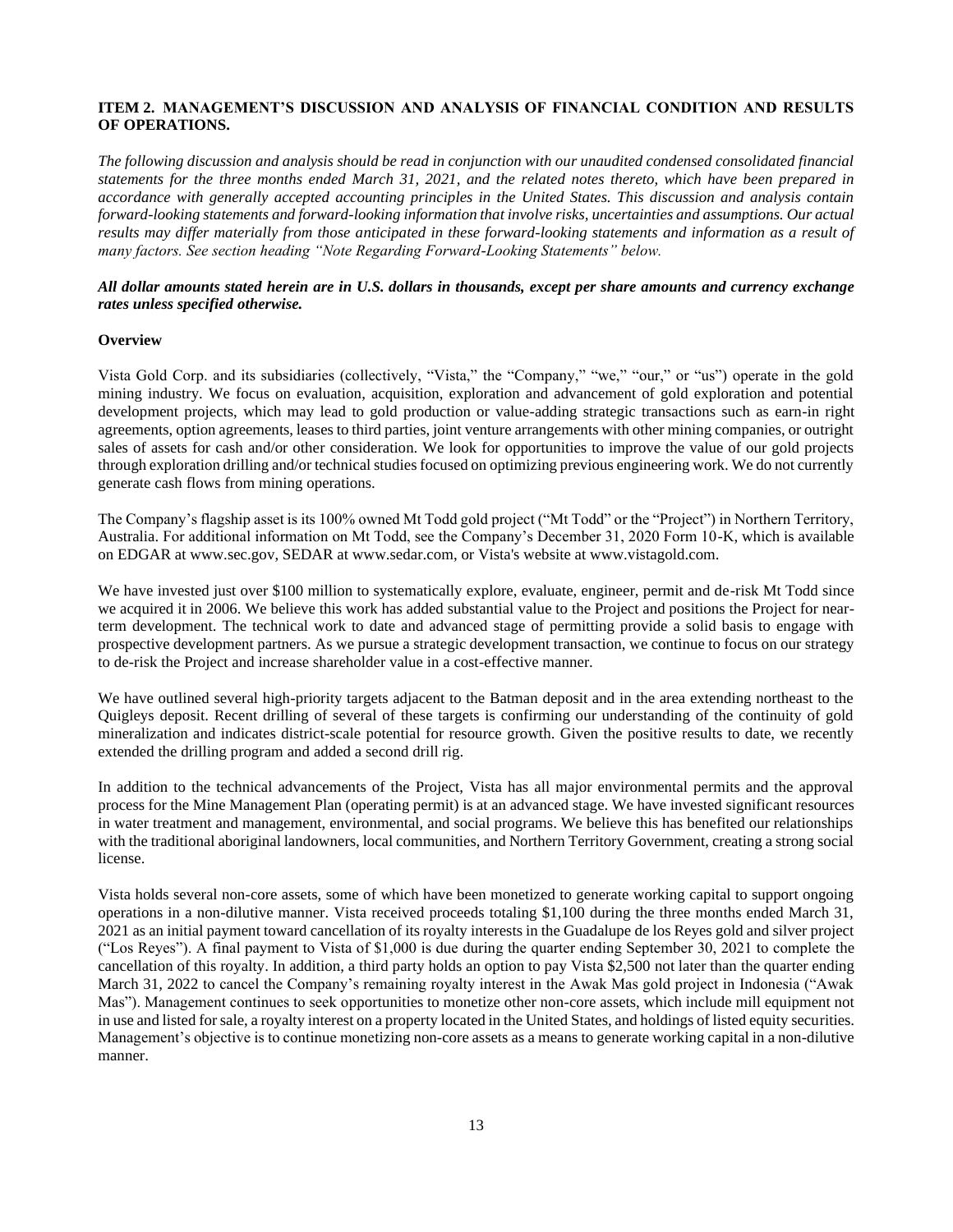#### **COVID-19 Pandemic Update**

The COVID-19 pandemic continues to have a significant impact on human life and health, and on the global economy, financial markets and commodities. The full extent and impact of the COVID-19 pandemic in human and financial terms remains unknown. The slowdown in economic activity resulting from the global response to slow the spread of COVID-19 has caused many countries to introduce large-scale economic stimulus measures. Certain market segments have declined significantly and remain highly volatile. Precious metal prices, subject to higher-than-average volatility, were higher yearover-year as of March 31, 2021.

The global response undertaken to slow the spread of COVID-19 continues to include travel restrictions, stay-at-home orders, and social distancing. Global vaccination programs have started, but vaccination rates to-date have been slower than anticipated in many countries. Many entities that suspended operations have re-started in some capacity, but have and will continue to experience adverse financial impacts. The impact on investors, banking institutions, businesses, the global economy or financial and commodity markets may have a material adverse impact on the Company's financial condition and results of operations.

Vista's response to the COVID-19 pandemic has been to ensure the health and safety of its employees and other stakeholders. Corporate activities continue with personnel working remotely and on a limited in-office basis. Corporate travel and participation in conferences has been replaced by video conferencing. In Northern Territory, Australia, Covid-19 cases have been almost nil, allowing control measures to be significantly relaxed. However, international travel remains restricted. To date, our workforce has experienced one incident. Mt Todd continues to operate under a COVID-19 Management and Mitigation Plan, which has been modified to be less restrictive than originally required. Direct costs to implement and maintain this plan have been minimal. Management expects to incur ongoing costs while certain corporate objectives, including efforts to seek a strategic development partner, are extended. These and other conditions may ultimately have a material adverse impact on the Company's financial condition and results of operations. See "Liquidity and Capital Resources" and "Risk Factors" for additional information.

### **Results from Operations**

#### *Summary*

Consolidated net loss for the three months ended March 31, 2021 and 2020 was \$3,099 and \$3,500, respectively. The principal components of these year-over-year changes are discussed below.

Cash and short-term investments totaled \$7,153 and working capital was \$5,871 at March 31, 2021. Working capital was reduced by deferred option gains of \$1,168, which will not require future uses of working capital. See Liquidity and Capital Resources. The Company had no debt as of March 31, 2021.

#### *Operating income and expenses*

#### *Exploration, property evaluation and holding costs*

Exploration, property evaluation and holding costs were \$1,751 and \$948 during the three months ended March 31, 2021 and 2020, respectively. These costs increased by approximately \$400 due to the Mt Todd exploration drilling program. The remainder of the increase was due to additional power costs to pump approximately 1.7 gigaliters of water from the Batman pit and a stronger Australian dollar versus the U.S. dollar.

### *Corporate administration*

Corporate administration costs were \$1,315 and \$1,376 during the three months ended March 31, 2021 and 2020, respectively. Reduced travel expenses resulting from restrictions caused by the COVID-19 pandemic and lower legal costs were partially offset by higher costs for insurance.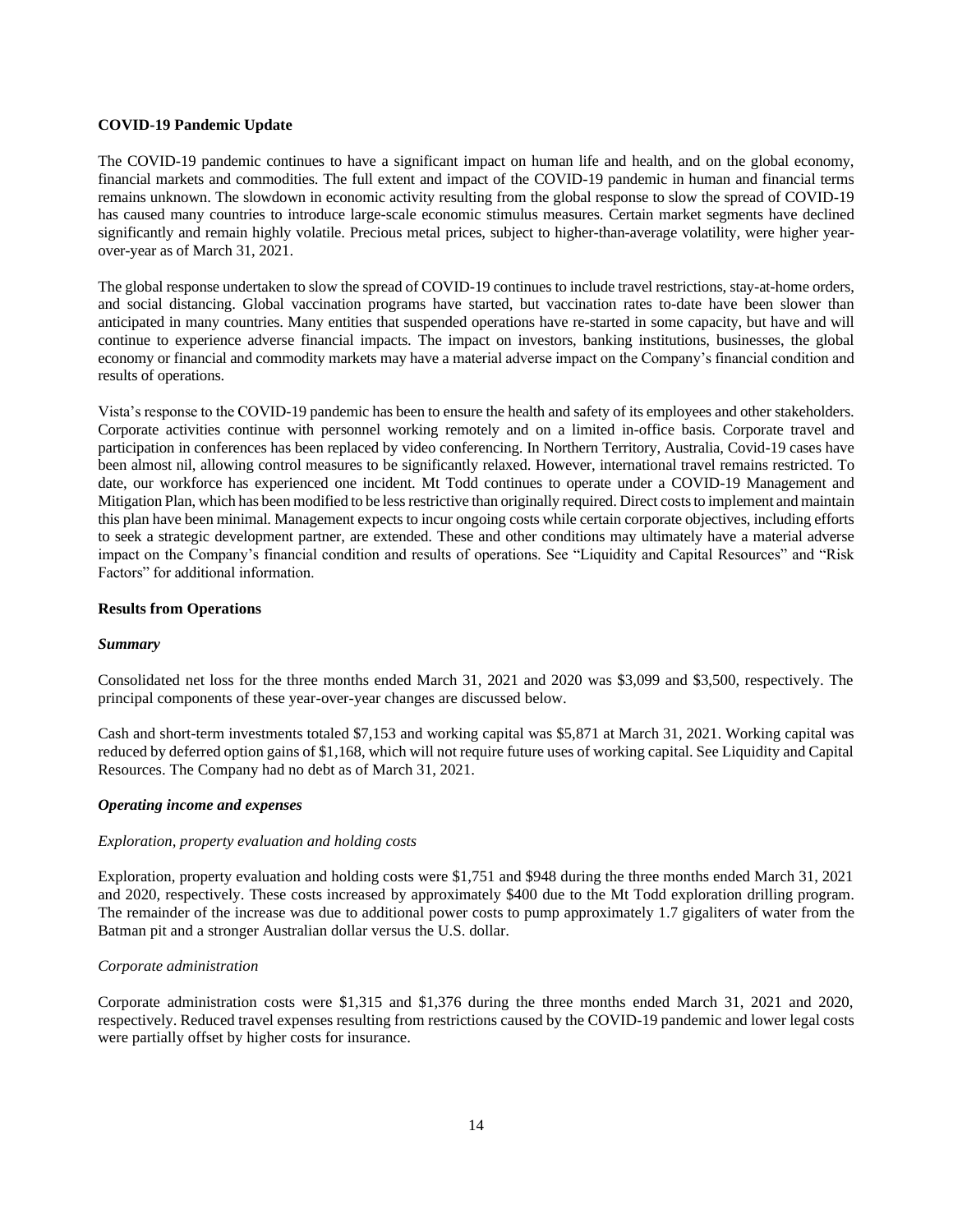#### *Non-operating income and expenses*

### *Loss on other investments*

Loss on other investments was \$30 and \$1,129 for the three months ended March 31, 2021 and 2020, respectively. These amounts reflect unrealized gains (losses) from changes in fair value of our common shares held in Midas Gold Corp. ("Midas Gold Shares") and Nusantara Resources Limited ("Nusantara Shares") and realized losses on sales of the Midas Gold Shares. The unrealized loss on Nusantara Shares was \$30 and \$116 for the three months ended March 31, 2021 and 2020, respectively. All Midas Gold Shares were sold prior to 2021. As such, there were no Midas Gold Share sales during the three months ended March 31, 2021. The unrealized loss on Midas Gold Shares was \$998 for the three months ended March 31, 2020. The Company sold 642,000 Midas Gold Shares and received net proceeds of \$300 with a realized loss of \$15 during the three months ended March 31, 2020.

### **Financial Position, Liquidity and Capital Resources**

### *Operating activities*

Net cash used in operating activities was \$2,525 and \$1,743 for the three months ended March 31, 2021 and 2020, respectively. The increase in operating outflows generally reflects increased expenditures for exploration, property evaluation and holding costs discussed above.

### *Investing activities*

Net cash provided by investing activities was \$1,500 and \$2,599 for the three months ended March 31, 2021 and 2020, respectively. Sources of cash from investing activities during the three months ended March 31, 2021 were \$1,100 for the royalty cancellation payment received for the Los Reyes project and \$400 for net disposition of short-term investments. Sources of cash from investing activities during the three months ended March 31, 2020 were net disposition of short-term investments of \$2,299 and proceeds from the sale of Midas Gold Shares of \$300.

### *Financing activities*

During the three months ended March 31, 2021 and 2020, net cash of \$416 and \$nil, respectively, was provided by financing activities. Cash from financing activities during the three months ended March 31, 2021 included net proceeds of \$610 under the ATM (defined below), offset by payments of \$194 for employee withholding tax obligations in lieu of issuing common shares of the Company ("Common Shares").

### *Liquidity and capital resources*

Cash and cash equivalents totaled \$7,153 at March 31, 2021 compared to \$7,762 at December 31, 2020. The net decline of \$609 for the three months ended March 31, 2021 reflects expenditures of \$2,719 offset by cash inflows of \$2,110. Expenditures for recurring Mt Todd and corporate activities were largely unchanged but increased over the same period of 2020 due principally to the Mt Todd drilling program, power costs to pump approximately 1.7 gigaliters of water from the Batman pit, and a stronger Australian dollar versus the U.S. dollar. Cash inflows reflect receipt of \$1,100 associated with monetizing the Los Reyes royalty interests, \$610 net proceeds from equity financing, and net maturities of short-term investments totaling \$400. For additional details see the preceding discussions in this section of operating activities, investing activities and financing activities.

As a secondary measure of liquidity, the Company had working capital of \$5,871 and \$8,281 at March 31, 2021 and 2020, respectively. These amounts were net of deferred option gains of \$1,168 and \$68, respectively, related to the Los Reyes and Awak Mas transactions. The deferred option gains will ultimately be recognized as income and not require any use of current assets. Consequently, the components of working capital affecting Vista's liquidity and capital resources included: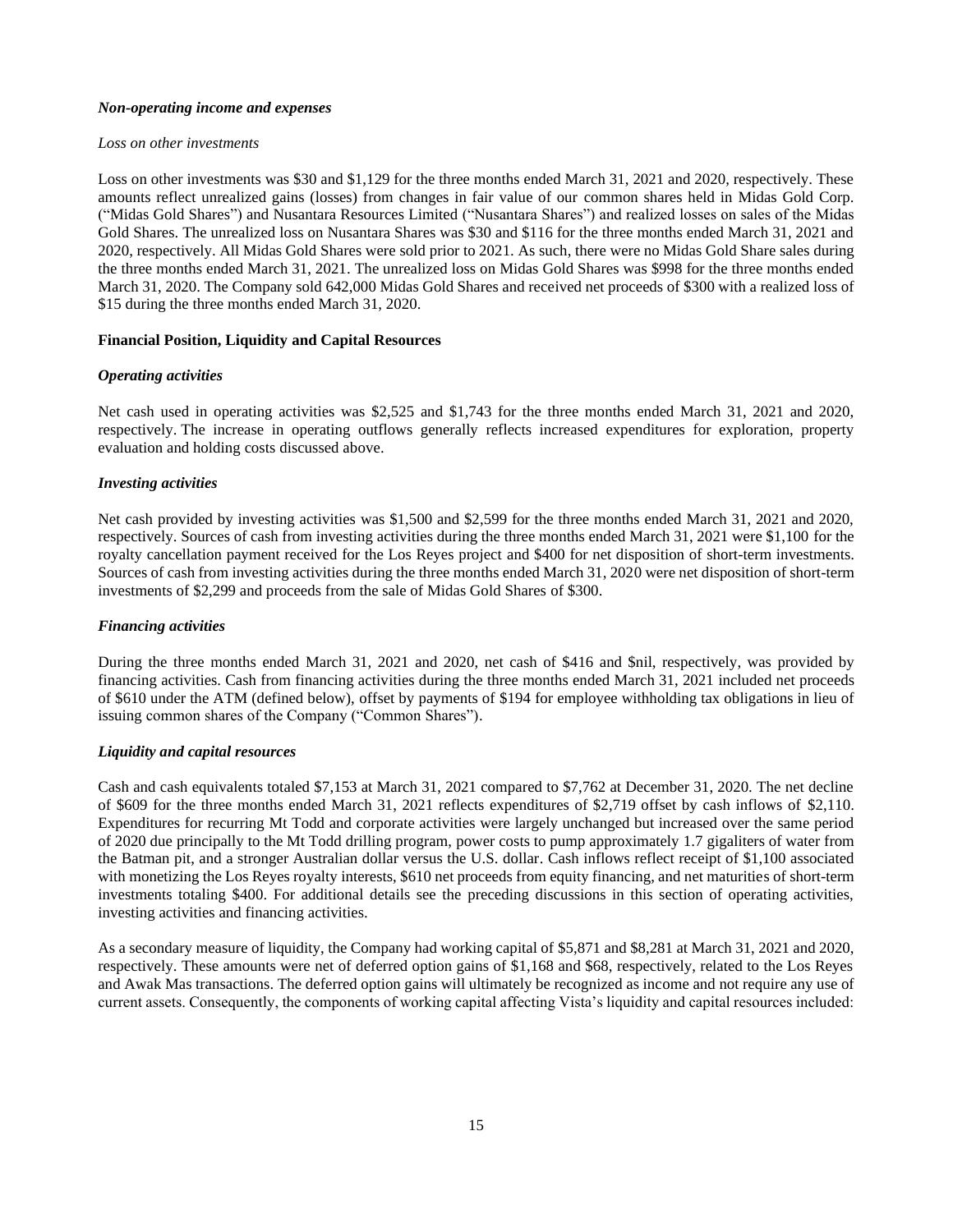|                                                    | <b>At March 31, 2021</b> | <b>At December 31, 2020</b> |
|----------------------------------------------------|--------------------------|-----------------------------|
| <b>Current Assets</b>                              | 8.072 \$                 | 9.407                       |
| Offset by accounts payable and accrued liabilities | $(1.033)$ \$             | (1,058)                     |

Vista's response to the COVID-19 pandemic has been to ensure the health and safety of its employees and other stakeholders. To date, the direct effect on Vista's liquidity and capital resources has been limited to minor costs and extension of some corporate strategic objectives. This has been offset by cash inflows from non-core asset monetization and limited use of the Company's ATM Program. So far, Vista has been able to sustain sufficient liquidity and capital resources through the pandemic and our prospects have been enhanced by a generally upward trend in the gold price. However, the duration of global travel restrictions and the pace and extent of economic recovery could affect the Company's ability to raise additional working capital on reasonable terms, or at all, and are likely to continue to extend the time required to accomplish strategic initiatives. Extended delays will affect Vista's liquidity and capital resources and may ultimately have a material adverse effect on Vista's short-term and long-term financial position and results of operations.

Despite these conditions, we believe our existing working capital at March 31, 2021, together with other potential future sources of non-dilutive financing and limited use of our ATM Program (discussed below), will be sufficient to fully fund our currently planned corporate expenses and Project holding costs, which we expect to be generally consistent with 2020 to date, and discretionary programs for at least 12 months.

The most significant discretionary programs in process and being planned for the balance of 2021 include exploration drilling programs and a Mt Todd technical report to meet the newly required provisions of SEC Regulation S-K 1300 ("S-K 1300"), which replaced SEC Industry Guide 7 for fiscal years beginning on or after January 1, 2021.

The Company continues to focus on monetizing non-dilutive sources of funding. Vista has agreements in place to realize up to \$3,500 from the cancellation of its royalty interests in the Los Reyes and Awak Mas gold projects. The Company also owns another royalty interest, various publicly-listed equity securities, and used mill equipment that is being marketed by a third-party mining equipment dealer.

Vista anticipates that additional working capital will be required as current and planned discretionary programs are advanced. Consistent with the Company's past practices, management will continue to monetize its non-core assets. If such sources of non-dilutive financing cannot be realized within the timeframe needed and in sufficient amounts, Vista will raise additional capital through equity issuances or other means. Among several means available, the Company has an at-the-market offering agreement (the "ATM Agreement") with H. C. Wainwright & Co., LLC ("Wainwright") to provide additional balance sheet flexibility at a potentially lower cost than other means of equity issuances. For larger funding requirements, the Company may undertake a public offering or private placement of Common Shares in order to provide more immediate certainty that the Company has sufficient capital resources to meet is strategic objectives going forward.

Under the ATM Agreement the Company may, but is not obligated to, issue and sell Common Shares through Wainwright for aggregate sales proceeds of up to \$10,000 (the "ATM Program"). The ATM Agreement was amended in June 2020 to remain in force until terminated by either party. During the three months ended March 31, 2021 the Company sold 405,800 Common Shares under the ATM Program for net proceeds of \$434, which included \$15 settled in April 2021. Through March 31, 2020, aggregate sales proceeds total \$2,462. Offers or sales of Common Shares under the ATM Program will be made only in the United States in an "at the market offering" as defined in Rule 415 under the United States Securities Act of 1933, as amended, subject to an effective registration statement under the U.S. Securities Act of 1933, as amended, and no offers or sales of Common Shares under the ATM Agreement will be made in Canada. The Common Shares will be distributed at market prices prevailing at the time of sale.

Vista's viability beyond 12 months is dependent upon our ability to maintain a low expenditure profile, realize value from non-dilutive assets, and, when necessary, issue additional equity or find other means of financing to secure sufficient funding. Our objective is to maintain adequate liquidity and seek to preserve and enhance the value of our core assets in order to assure positive equity returns to our shareholders. The underlying value and recoverability of the amounts shown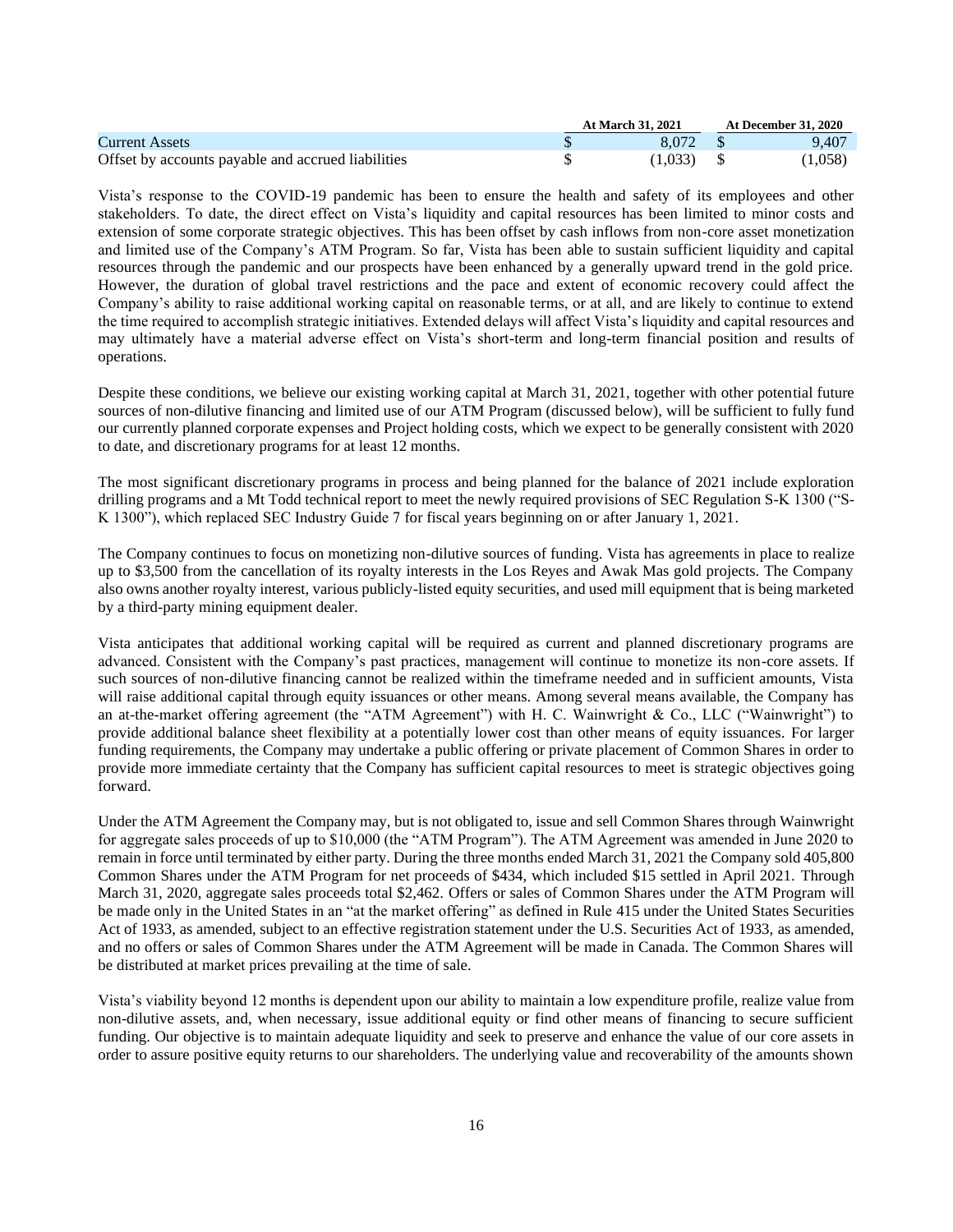as mineral properties and plant and equipment in our Condensed Consolidated Balance Sheets are dependent on our ability to attract sufficient capital resources to execute our strategy and the ultimate success of our programs to enhance value, most importantly at Mt Todd.

### **Fair Value Accounting**

The following table sets forth the Company's assets measured at fair value by level within the fair value hierarchy.

|                   |    | Fair Value at March 31, 2021       |                |   |  |
|-------------------|----|------------------------------------|----------------|---|--|
|                   |    | Total                              | <b>Level 3</b> |   |  |
| Other investments | ۰D | 263<br>263                         |                | D |  |
|                   |    | Fair Value at December 31, 2020    |                |   |  |
|                   |    | Level 3<br>Total<br><b>Level 1</b> |                |   |  |
| Other investments |    | 293                                | 293            | Φ |  |

At March 31, 2021 and December 31, 2020, our investment in Nusantara Shares was classified as Level 1 of the fair value hierarchy as they are valued at quoted market prices in an active market.

There have been no transfers between levels in 2021, nor have there been any changes in valuation techniques.

#### **Off-Balance Sheet Arrangements**

We have no off-balance sheet arrangements.

#### **Contractual Obligations**

We have no material contractual obligations as of March 31, 2021.

#### **Projects Update**

#### *Mt Todd Gold Project, Northern Territory, Australia*

#### *Recent Developments*

Vista acquired Mt Todd in 2006. Since that time, we have invested just over \$100 million to systematically explore, evaluate, engineer, permit and de-risk the Project. To date, technical reports, mineral resources and reserves estimates, and other property-related disclosures have been reported under Canadian National Instrument 43-101 – *Standards of Disclosure for Mineral Projects* ("NI 43-101").

We continue to de-risk Mt Todd and undertake activities to increase shareholder value in a cost-effective manner. We believe Mt Todd's attributes provide a solid basis to engage with prospective development partners. Key considerations in any potential partnership transaction include value creation by recognizing the intrinsic value of Mt Todd and minimizing future dilution. While the pandemic has slowed our partnering efforts, we continue to work toward this objective.

Our most important near-term de-risking activity at Mt Todd is to receive approval of the Mining Management Plan ("MMP"), which is currently in the process of final review and approval by the Northern Territory Department of Industry, Tourism and Trade ("DITT"). The MMP is the operating permit that sets out how the mine operating strategy will be implemented throughout the mine life in compliance with the Environmental Impact Statement and the Environmental Protection and Biodiversity Conservation Act 1999 requirements. With final approval of the MMP, Vista will hold all of the major permits for the development of Mt Todd.

Vista continued its drilling program during the quarter. The initial program of nine holes totaled 2,640 meters and was recently completed. Results of eight holes have been announced to date. The drilling program has been expanded to include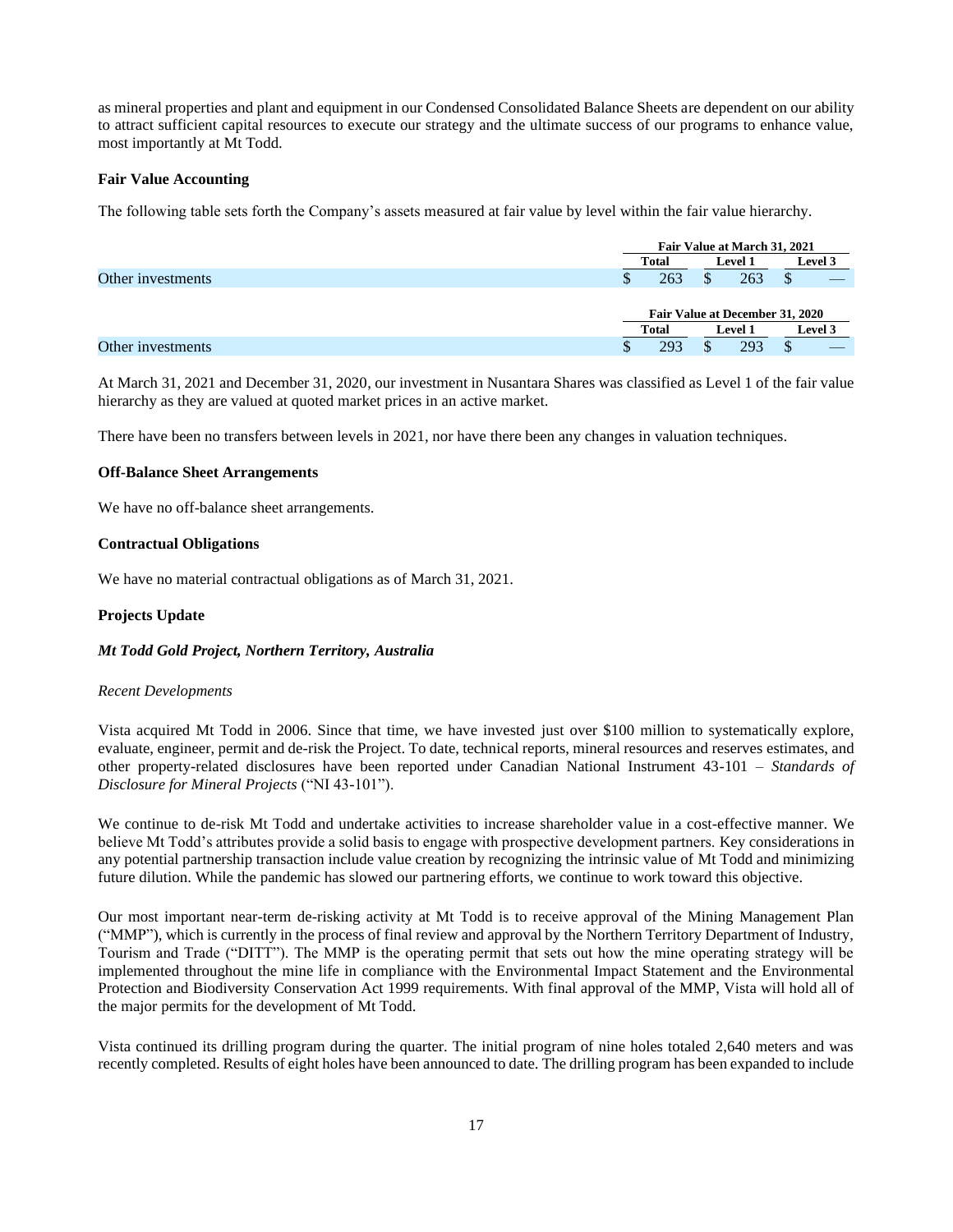an additional 10 holes to focus on deep drilling along the 1.8 Km strike length from the Batman deposit north to the Golf-Tollis/Penguin targets.



Looking south at the nearly dewatered Batman pit. Scale varies with perspective.

Responsible water management and community engagement are ongoing priorities. During the most recent wet season, we pumped approximately 2.3 gigaliters ("GL") of water from the Batman pit in accordance with our water discharge permits. This included 1.7 GL during the three months ended March 31, 2021. The remaining 0.5 GL of water will be pumped from the pit in due course, requiring only four to six weeks to complete. Achieving this milestone reflects the long-term success of our water management program and provides greater certainty related to timely future mine development. We also held the first meeting of the Leaders Forum with the Jawoyn Association Aboriginal Corporation (the "Jawoyn Association") as contemplated in our updated agreement with the Jawoyn Association that was announced in November 2020. The Jawoyn Association is a key stakeholder, and the Leaders Forum provides a direct opportunity for work with Vista on a range of topics.

### *Property Disclosure Standards*

In 2018, the SEC adopted S-K 1300 to modernize the property disclosure requirements for mining registrants, and related guidance, as were set forth in Item 102 of Regulation S-K under the Securities Act of 1933, the Securities Exchange Act of 1934, and in Industry Guide 7. The amendments are intended to align the SEC's disclosure requirements and policies for mining properties more closely with current industry and global regulatory practices and standards, as embodied by the Committee for Reserves International Reporting Standards.

Property disclosures of the Company must comply with S-K 1300 for fiscal years beginning on or after January 1, 2021. A technical report for Mt Todd, referred to as a Technical Report Summary ("TRS"), must comply with S-K 1300 and be filed with the SEC not later than the date the Company files its Form 10-K for the year ending December 31, 2021, which will contain mining property disclosure for Mt Todd in accordance with S-K 1300. While similar to a technical report prepared under NI 43-101, the TRS may not meet NI 43-101 requirements and may require us to file a separate NI 43-101 report for Canadian purposes. There can be no assurances that the findings and conclusions of such reports will be the same.

Until such time as a TRS is completed, Mt Todd is without known mineral resources or mineral reserves under SEC Regulation S-K 1300 and the property is deemed to be in the exploration stage.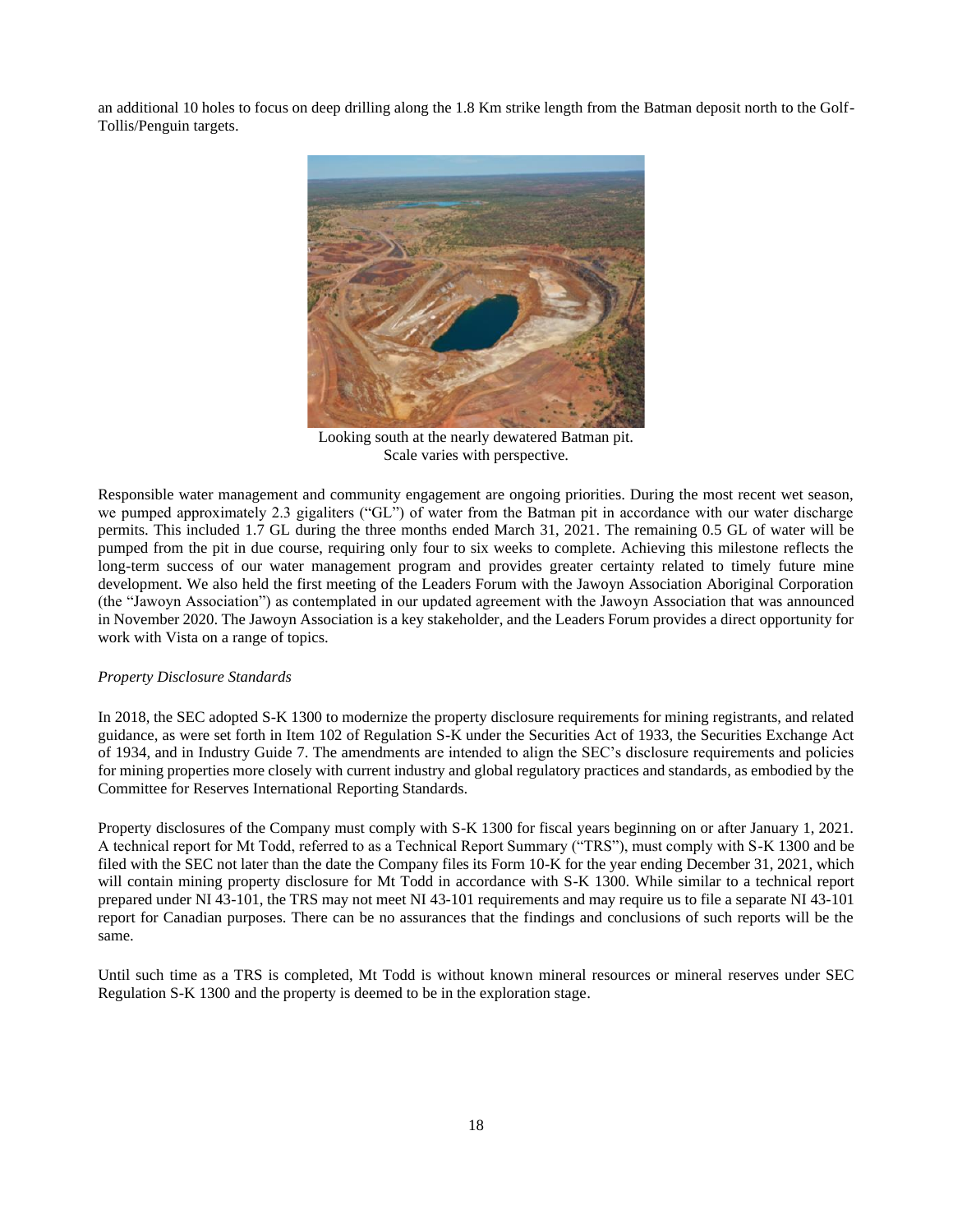#### *Guadalupe de los Reyes Gold/Silver Project, Sinaloa, Mexico*

In July 2020, the Company sold the Guadalupe de los Reyes gold and silver project in Sinaloa, Mexico ("Los Reyes") to Prime Mining Corporation ("Prime Mining"). In addition to consideration received by Vista for sale of Los Reyes, Prime Mining was required to make additional payments to Vista of \$2,100 in lieu of Vista being granted certain royalty and back-in rights. Prime Mining paid \$1,100 in January 2021 and \$1,000 is due in July 2021. If Prime Mining fails to make the final payment, Vista will have the right to reinstate its royalty and back-in rights.

#### *Awak Mas Project, Indonesia*

Vista holds a net smelter return royalty ("NSR") on the Awak Mas project in Indonesia. During 2019, Vista and the holder of Awak Mas amended the original royalty agreement to allow the holder or a nominated party to make a \$2,400 payment to Vista by April 30, 2020 to cancel a 1% NSR on the first 1,250,000 ounces produced at Awak Mas and a 1.25% NSR on the next 1,250,000 ounces produced. On May 5, 2020, the Company received \$2,400 to cancel the related 1% NSR and 1.25% NSR. Thereafter, the holder of Awak Mas or a nominated party had the right to cancel the remaining 1% NSR and 1.25% NSR for an additional payment of \$2,500 by April 30, 2021. Vista and the holder of Awak Mas have subsequently agreed to extend the payment date for the remaining \$2,500 to not later than January 31, 2022 upon payment of certain extension fees by the holder or a nominated party. If the holder or a nominated party does not make this final payment by not later than January 31, 2022, Vista will retain the remaining royalty interests.

### **Certain U.S. Federal Income Tax Considerations**

Vista has been a "passive foreign investment company" ("PFIC") as defined under Section 1297 of the U.S. Internal Revenue Code of 1986, as amended, in recent years and expects to continue to be a PFIC in the future. Current and prospective United States shareholders should consult their tax advisors as to the tax consequences of PFIC classification and the U.S. federal tax treatment of PFICs. Additional information on this matter is included in Vista's Annual Report on Form 10-K for the year ended December 31, 2020, under "Part II. Item 5. Market for Registrant's Common Equity, Related Stockholder Matters and Issuer Purchases of Equity Securities — Certain United States Federal Income Tax Considerations for U.S. Residents."

### **Note Regarding Forward-Looking Statements**

This quarterly report on Form 10-Q contains "forward-looking statements" within the meaning of the *Private Securities Litigation Reform Act of 1995* and forward-looking information under Canadian securities laws that are intended to be covered by the safe harbor created by such legislation. All statements, other than statements of historical facts, included in this quarterly report on Form 10-Q, our other filings with the Securities and Exchange Commission and Canadian securities commissions and in press releases and public statements by our officers or representatives that address activities, events or developments that we expect or anticipate will or may occur in the future are forward-looking statements and forwardlooking information, including, but not limited to, such things as those listed below.

#### **Operations**

- Our belief that our focus on evaluation, acquisition, exploration and advancement of gold exploration and potential development projects may lead to gold production or value-adding strategic transactions;
- our belief that our efforts in water treatment and management, environmental and social programs have created a strong social license in respect of the Project;
- our plans and available funding to continue to improve Mt Todd's near-term development potential;
- estimates of future operating and financial performance;
- our belief that recent drilling of several targets confirms our understanding of the continuity of gold mineralization and indicates district-scale potential for resource growth;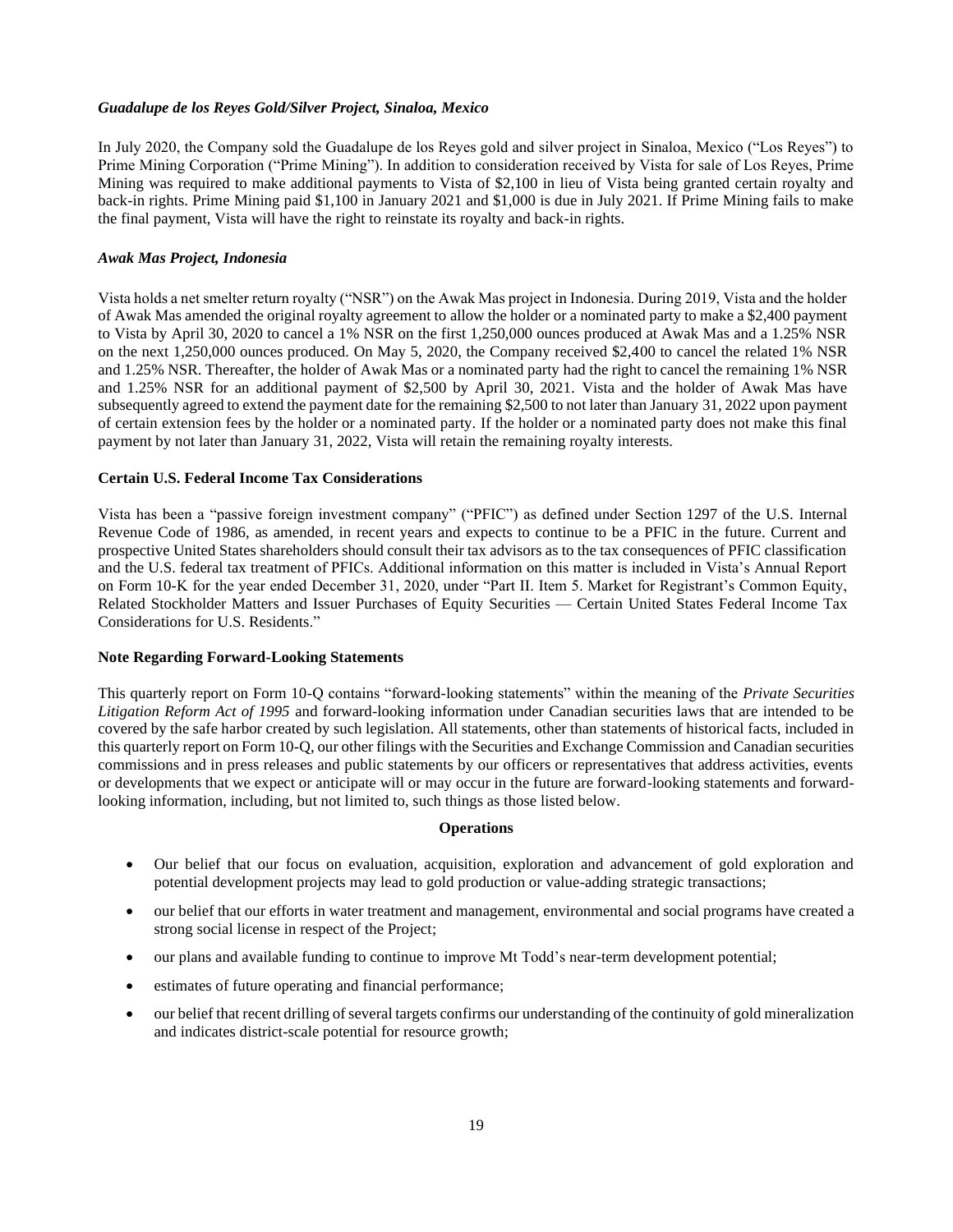- our belief that our existing working capital at March 31, 2021, together with other potential future sources of nondilutive financing and limited use of our ATM Program, will be sufficient to fully fund our currently planned corporate expenses and Project holding costs for at least 12 months;
- our belief that if sources of non-dilutive financing cannot be realized within the timeframe needed and in sufficient amounts, Vista will raise additional capital through equity issuances or other means;
- our belief that Vista's viability beyond 12 months is dependent upon our ability to maintain a low expenditure profile, realize value from non-dilutive assets, and, when necessary, issue additional equity or find other means of financing to secure sufficient funding;
- our belief that the remaining 0.5 GL of water will be pumped from the pit in due course, requiring only four to six weeks to complete;

### **Business and Industry**

- our belief that our existing working capital, together with potential future sources of non-dilutive financing will be sufficient to fully fund our currently planned corporate expenses and project holding costs, which we expect to be generally consistent with 2020, and discretionary programs for more than 12 months;
- our belief that the ATM Program will provide additional balance sheet flexibility at a potentially lower cost than other means of equity issuances;
- the potential monetization of our non-core assets, including our mill equipment which is for sale, and certain royalty interests;
- potential funding requirements and sources of capital, including near-term sources of additional cash;
- our belief that we are in compliance in all material respects with applicable laws and regulations;
- our expectation that we will continue to be a PFIC for U.S. Federal tax purposes;
- the potential that we may grant options and/or other stock-based awards to our directors, officers, employees and consultants;
- our belief that we will receive the final payment pursuant to the terms of the Los Reyes agreement and, if not received, we will be granted net smelter return royalties and a back in right;
- our expectation that we will receive any future payments for cancellation of the remaining net smelter return royalties on the Awak Mas project in Indonesia;
- the potential that future expenditures may be required for compliance with various laws and regulations governing the protection of the environment; and
- our expectation that due to COVID-19 we may incur ongoing costs while certain corporate objectives, including efforts to seek a strategic development partner, are extended, which may ultimately have a material adverse impact on the Company's financial condition and results of operations;
- our belief that our prospects have been enhanced by a generally upward trend in the gold price;
- our belief that the duration of global travel restrictions and the pace and extent of economic recovery could affect the Company's ability to raise additional working capital on reasonable terms, or at all, and are likely to continue to extend the time required to accomplish strategic initiatives;
- our belief that extended delays related to COVID-19 will affect Vista's liquidity and capital resources and may ultimately have a material adverse effect on Vista's short-term and long-term financial position and results of operations.

Forward-looking statements and forward-looking information have been based upon a number of estimates and assumptions including material estimates and assumptions related to our current business and operating plans, as approved by the Company's Board of Directors; our cash and other funding requirements and timing and sources thereof; results of pre-feasibility and feasibility studies, mineral resource and reserve estimates, preliminary economic assessments and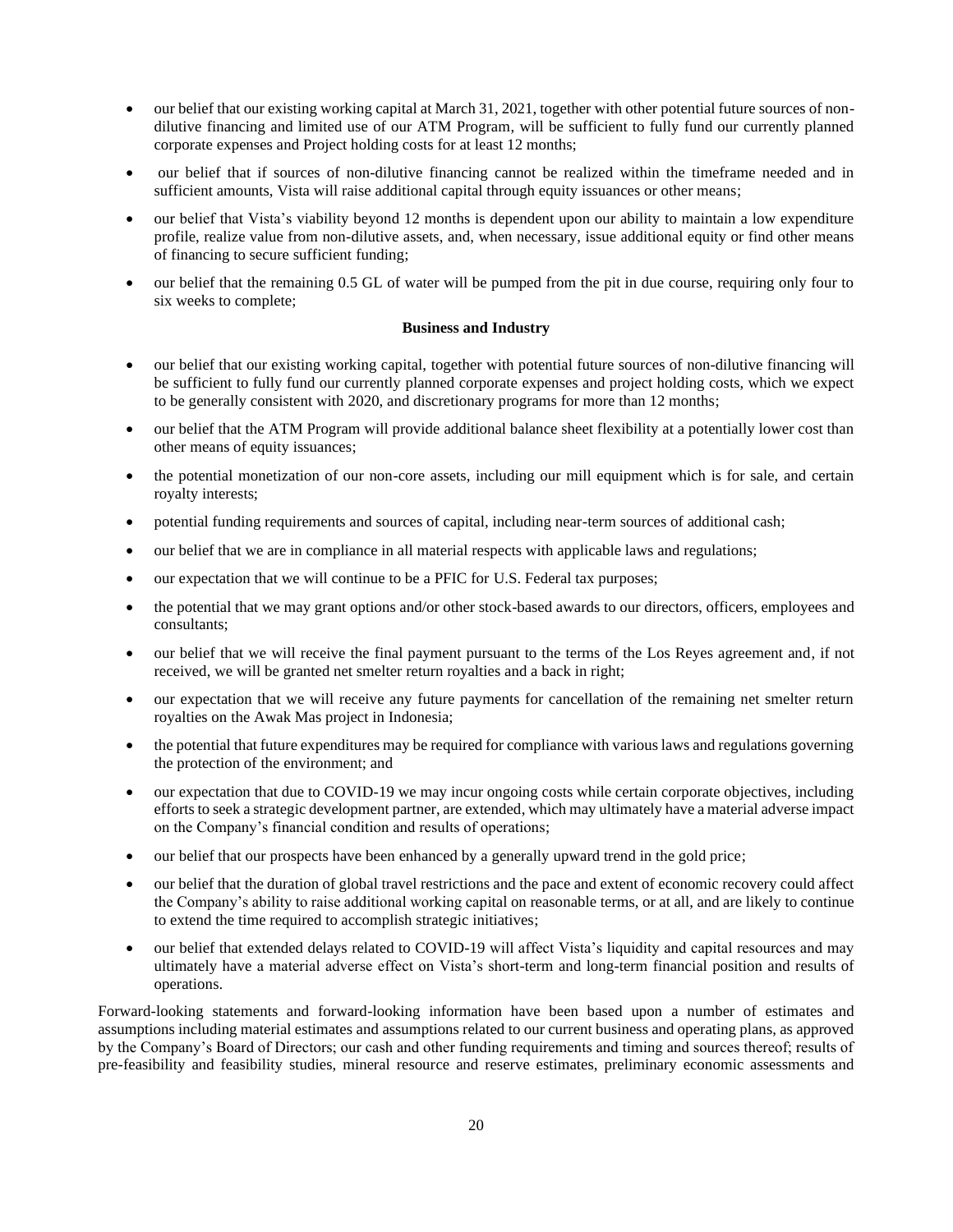exploration activities; advancements of the Company's required permitting processes; our experience working with our regulators; current market conditions and project development plans. The words "estimate," "plan," "anticipate," "expect," "intend," "believe," "will," "may" and similar expressions are intended to identify forward-looking statements and forward-looking information. These statements involve known and unknown risks, uncertainties, assumptions and other factors which may cause our actual results, performance or achievements to be materially different from any results, performance or achievements expressed or implied by such forward-looking statements and forward-looking information. These factors include risks such as:

### **Operating Risks**

- pre-feasibility and feasibility study results, timing and the accuracy of estimates and assumptions on which they are based;
- resource and reserve estimate results, the accuracy of such estimates and the accuracy of sampling and subsequent assays and geologic interpretations on which they are based;
- technical and operational feasibility and the economic viability of deposits;
- our ability to obtain, renew or maintain the necessary authorizations and permits for Mt Todd, including its development plans and operating activities;
- market conditions supporting a decision to develop Mt Todd;
- delays in commencement of construction at Mt Todd;
- increased costs that affect our operations or our financial condition;
- our reliance on third parties to fulfill their obligations under agreements with us;
- whether projects not managed by us will comply with our standards or meet our objectives;
- whether our acquisition, exploration and development activities, as well as the realization of the market value of our assets, will be commercially successful and whether any transactions we enter into will maximize the realization of the market value of our assets;
- the success of future joint ventures, partnerships and other arrangements relating to our properties;
- perception of the potential environmental impact of Mt Todd;
- known and unknown environmental and reclamation liabilities, including reclamation requirements at Mt Todd;
- potential challenges to the title to our mineral properties;
- future water supply issues at Mt Todd;
- our ability to secure and maintain natural gas supply contracts to sustain the operation of our planned electrical power generation facility;
- litigation or other legal claims;
- environmental lawsuits;

### **Financial and Business Risks**

- fluctuations in the price of gold;
- lack of adequate insurance to cover potential liabilities;
- the lack of cash dividend payments by us;
- our history of losses from operations;
- our ability to attract, retain and hire key personnel;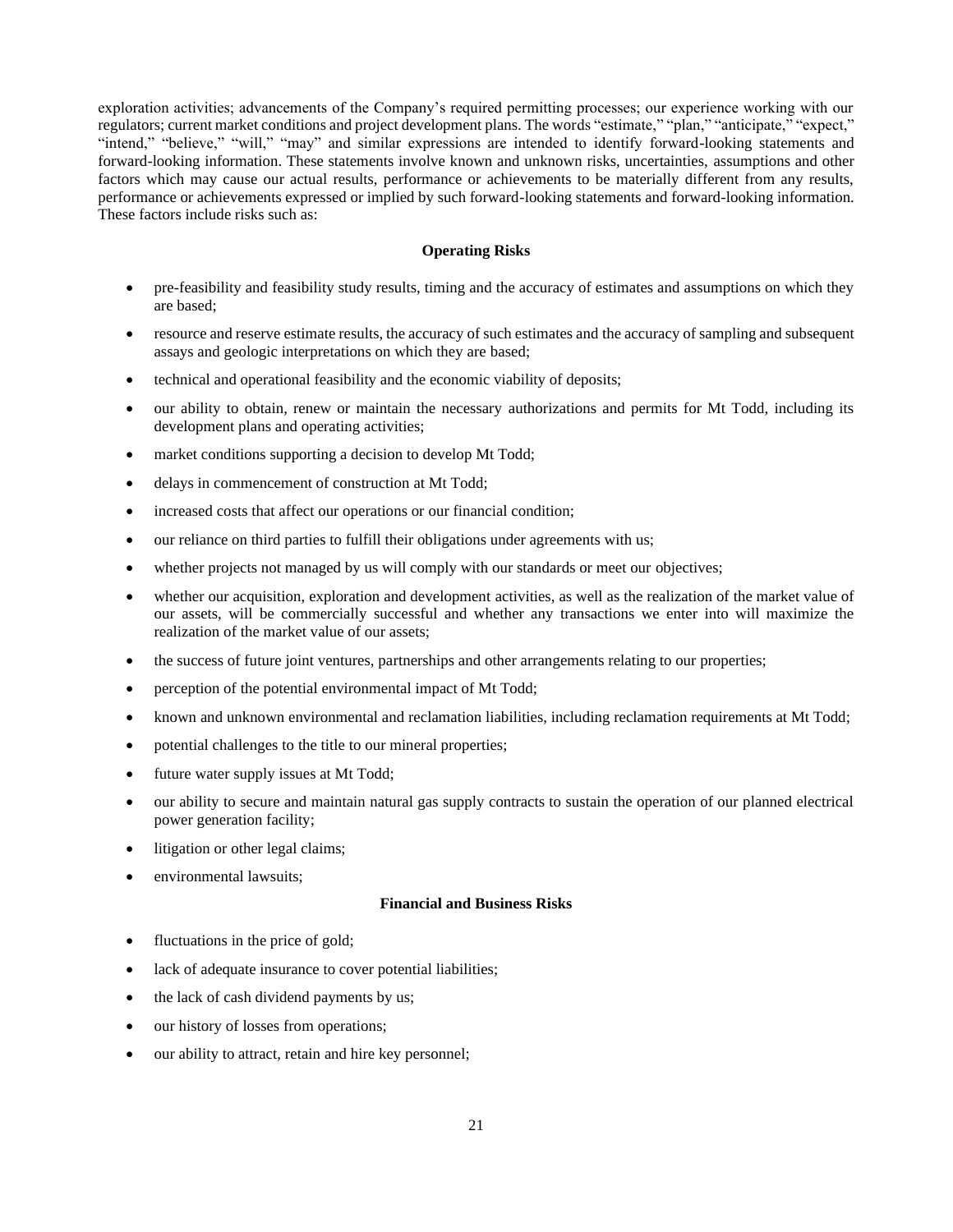- volatility in our stock price and gold equities generally;
- our ability to obtain a development partner for Mt Todd on favorable terms, if at all;
- our ability to raise additional capital or raise funds from the sale of non-core assets on favorable terms, if at all;
- industry consolidation which could result in the acquisition of a control position in the Company for less than fair value;
- evolving corporate governance and public disclosure regulations;
- intense competition in the mining industry;
- tax initiatives on domestic and international levels;
- potential changes in regulations of taxation initiatives;
- fluctuation in foreign currency values;
- our likely status as a PFIC for U.S. federal tax purposes;
- delays, potential losses and inability to maintain sufficient working capital due to business interruptions or global economic slowdowns caused by the COVID-19 pandemic;

### **Industry Risks**

- inherent hazards of mining exploration, development and operating activities;
- a shortage of skilled labor, equipment and supplies;
- the accuracy of calculations of mineral reserves, mineral resources and mineralized material and fluctuations therein based on metal prices, and inherent vulnerability of the ore and recoverability of metal in the mining process;
- changes in environmental regulations to which our exploration and development operations are subject; and
- changes in climate change regulations could result in increased operating costs.

For a more detailed discussion of such risks and other important factors that could cause actual results to differ materially from those in such forward-looking statements and forward-looking information, please see the risk factors contained in our Annual Report on Form 10-K for the year ended December 31, 2020, under "Part I-Item 1A. Risk Factors". Although we have attempted to identify important factors that could cause actual results to differ materially from those described in forward-looking statements and forward-looking information, there may be other factors that cause results not to be as anticipated, estimated or intended. There can be no assurance that these statements will prove to be accurate, as actual results and future events could differ materially from those anticipated in the statements. Except as required by law, we assume no obligation to publicly update any forward-looking statements and forward-looking information, whether as a result of new information, future events or otherwise.

# <span id="page-21-0"></span>**ITEM 4. CONTROLS AND PROCEDURES.**

### **Disclosure Controls and Procedures.**

At the end of the period covered by this quarterly report on Form 10-Q for the three months ended March 31, 2021, an evaluation was carried out under the supervision of and with the participation of our management, including the Chief Executive Officer ("CEO") and Chief Financial Officer ("CFO"), of the effectiveness of the design and operations of our disclosure controls and procedures (as defined in Rule 13a-15(e) and Rule 15d-15(e) under the Exchange Act). Based on that evaluation, the CEO and the CFO have concluded that as of the end of the period covered by this quarterly report, our disclosure controls and procedures were effective in ensuring that: (i) information required to be disclosed by us in reports that we file or submit to the SEC under the Exchange Act is recorded, processed, summarized and reported within the time periods specified in applicable rules and forms and (ii) material information required to be disclosed in our reports filed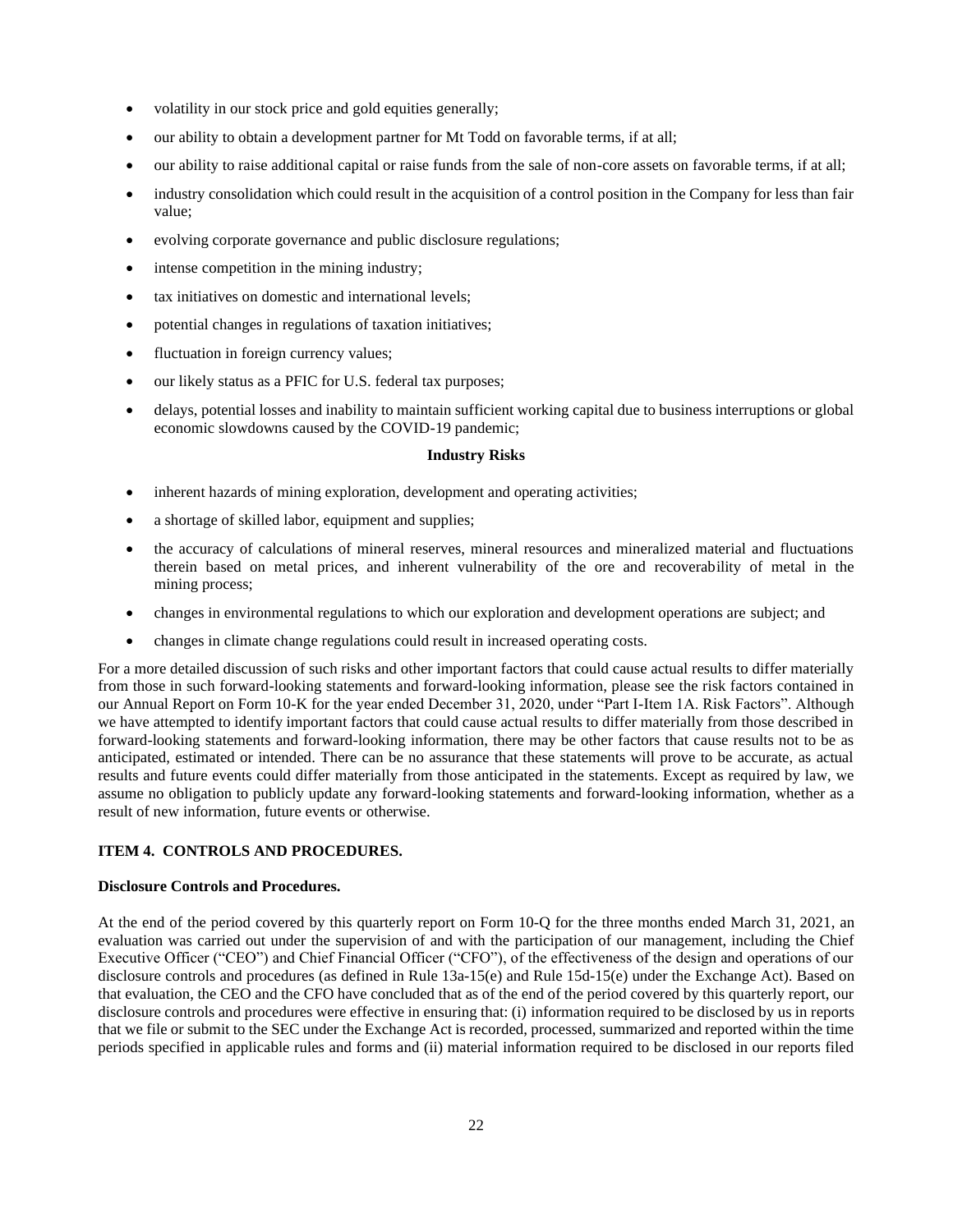under the Exchange Act is accumulated and communicated to our management, including our CEO and CFO, as appropriate, to allow for accurate and timely decisions regarding required disclosure.

### **Changes in Internal Control over Financial Reporting**

There has been no change in our internal control over financial reporting during the quarter ended March 31, 2021, that has materially affected, or is reasonably likely to materially affect, our internal control over financial reporting.

### <span id="page-22-4"></span><span id="page-22-3"></span><span id="page-22-1"></span><span id="page-22-0"></span>**PART II**

### **ITEM 1. LEGAL PROCEEDINGS.**

We are not aware of any material pending or threatened litigation or of any proceedings known to be contemplated by governmental authorities and/or other parties that are, or would be, likely to have a material adverse effect upon us or our operations, taken as a whole.

### <span id="page-22-2"></span>**ITEM 1A. RISK FACTORS.**

There have been no material changes from the risk factors set forth in our Annual Report on Form 10-K for the year ended December 31, 2020 as filed with the SEC and Canadian securities regulatory authorities in February 2021.

### **ITEM 2. UNREGISTERED SALES OF EQUITY SECURITIES AND USE OF PROCEEDS.**

None.

### **ITEM 3. DEFAULTS UPON SENIOR SECURITIES.**

None.

### <span id="page-22-5"></span>**ITEM 4. MINE SAFETY DISCLOSURE.**

We consider health, safety and environmental stewardship to be a core value for us.

Pursuant to Section 1503(a) of the United States *Dodd-Frank Wall Street Reform and Consumer Protection Act of 2011* (the "Dodd-Frank Act"), issuers that are operators, or that have a subsidiary that is an operator, of a coal or other mine in the United States are required to disclose in their periodic reports filed with the SEC information regarding specified health and safety violations, orders and citations, related assessments and legal actions, and mining-related fatalities under the regulation of the Federal Mine Safety and Health Administration ("MSHA") under the *United States Federal Mine Safety and Health Act of 1977* (the "Mine Act"). During the three months ended March 31, 2021, we had no U.S. properties subject to regulation by the MSHA under the Mine Act and consequently no disclosure is required under Section 1503(a) of the Dodd-Frank Act.

### <span id="page-22-6"></span>**ITEM 5. OTHER INFORMATION.**

None.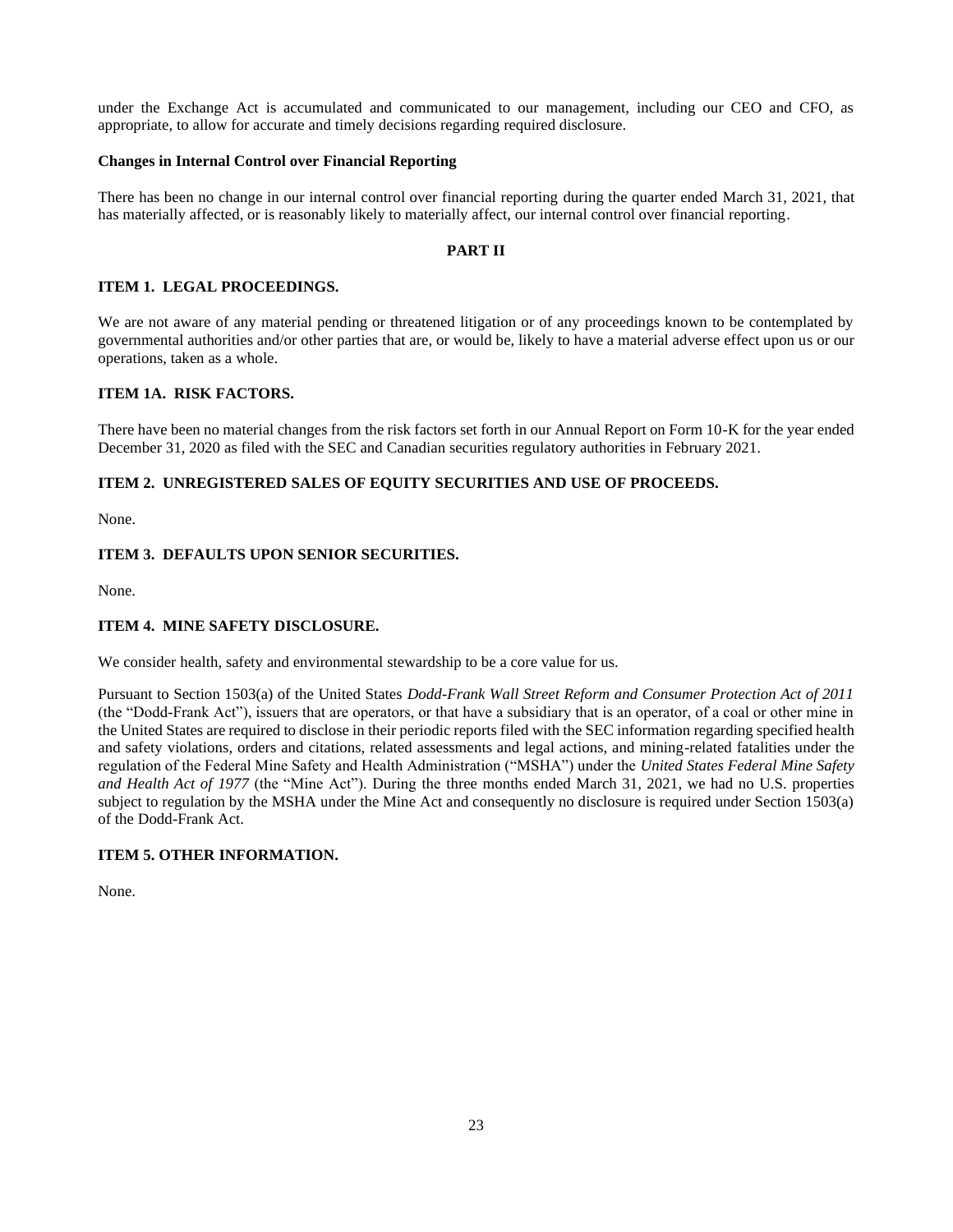# **ITEM 6. EXHIBITS.**

#### *Exhibits*

<span id="page-23-0"></span>The following exhibits are filed as part of this report:

| <b>Exhibit</b><br><b>Number</b> | <b>Description</b>                                                                                                                                                                                                                          |
|---------------------------------|---------------------------------------------------------------------------------------------------------------------------------------------------------------------------------------------------------------------------------------------|
| 3.01                            | Certificate of Continuation, previously filed as Exhibit 3.1 to the Corporation's Form 8-K filed with the<br>Commission on June 12, 2013 and incorporated by reference herein (File No. 1-9025)                                             |
| 3.02                            | Notice of Articles, previously filed as Exhibit 3.2 to the Corporation's Form 8-K filed with the Commission on<br>June 12, 2013 and incorporated herein by reference (File No. 1-9025)                                                      |
| 3.03                            | Articles, previously filed as Exhibit 3.3 to the Corporation's Form 8-K filed with the Commission on June 12, 2013<br>and incorporated herein by reference (File No. 1-9025)                                                                |
| $31.1*$                         | Certification of Chief Executive Officer pursuant to Rule 13a-14(a) under the Securities Exchange Act of 1934, as<br>amended                                                                                                                |
| $31.2*$                         | Certification of Chief Financial Officer pursuant to Rule 13a-14(a) under the Securities Exchange Act of 1934, as<br>amended                                                                                                                |
| $32.1*$                         | Certification of Chief Executive Officer pursuant to 18 U.S.C. Section 1350, as adopted pursuant to Section 906 of<br>the Sarbanes-Oxley Act of 2002                                                                                        |
| $32.2*$                         | Certification of Chief Financial Officer pursuant to 18 U.S.C. Section 1350, as adopted pursuant to Section 906 of<br>the Sarbanes-Oxley Act of 2002                                                                                        |
| $101.$ INS <sup>(1)</sup>       | XBRL Instance Document – the instance document does not appear in the Interactive Data File because its XBRL<br>tags are embedded within the Inline XBRL document.                                                                          |
| 101.SCH <sup>(1)</sup>          | XBRL Taxonomy Extension - Schema                                                                                                                                                                                                            |
| 101.CAL <sup>(1)</sup>          | <b>XBRL Taxonomy Extension – Calculations</b>                                                                                                                                                                                               |
| 101.DEF <sup>(1)</sup>          | <b>XBRL Taxonomy Extension - Definitions</b>                                                                                                                                                                                                |
| 101.LAB <sup>(1)</sup>          | <b>XBRL Taxonomy Extension - Labels</b>                                                                                                                                                                                                     |
| $101.PRE^{(1)}$<br>104          | <b>XBRL Taxonomy Extension – Presentations</b><br>Cover Page Interactive Data File—the cover page interactive data file does not appear in the Interactive Data File<br>because its XBRL tags are embedded within the Inline XBRL document. |

\* - Filed herewith

<sup>(1)</sup> Submitted electronically herewith. Attached as Exhibit 101 to this report are the following formatted in XBRL (Extensible Business Reporting Language): (i) Condensed Consolidated Statements of Income/(Loss) for the three months ended March 31, 2021 and 2020, (ii) Condensed Consolidated Balance Sheets at March 31, 2021 and December 31, 2020, (iii) Condensed Consolidated Statements of Cash Flows for the three months ended March 31, 2021 and 2020, and (iv) Notes to Condensed Consolidated Financial Statements.